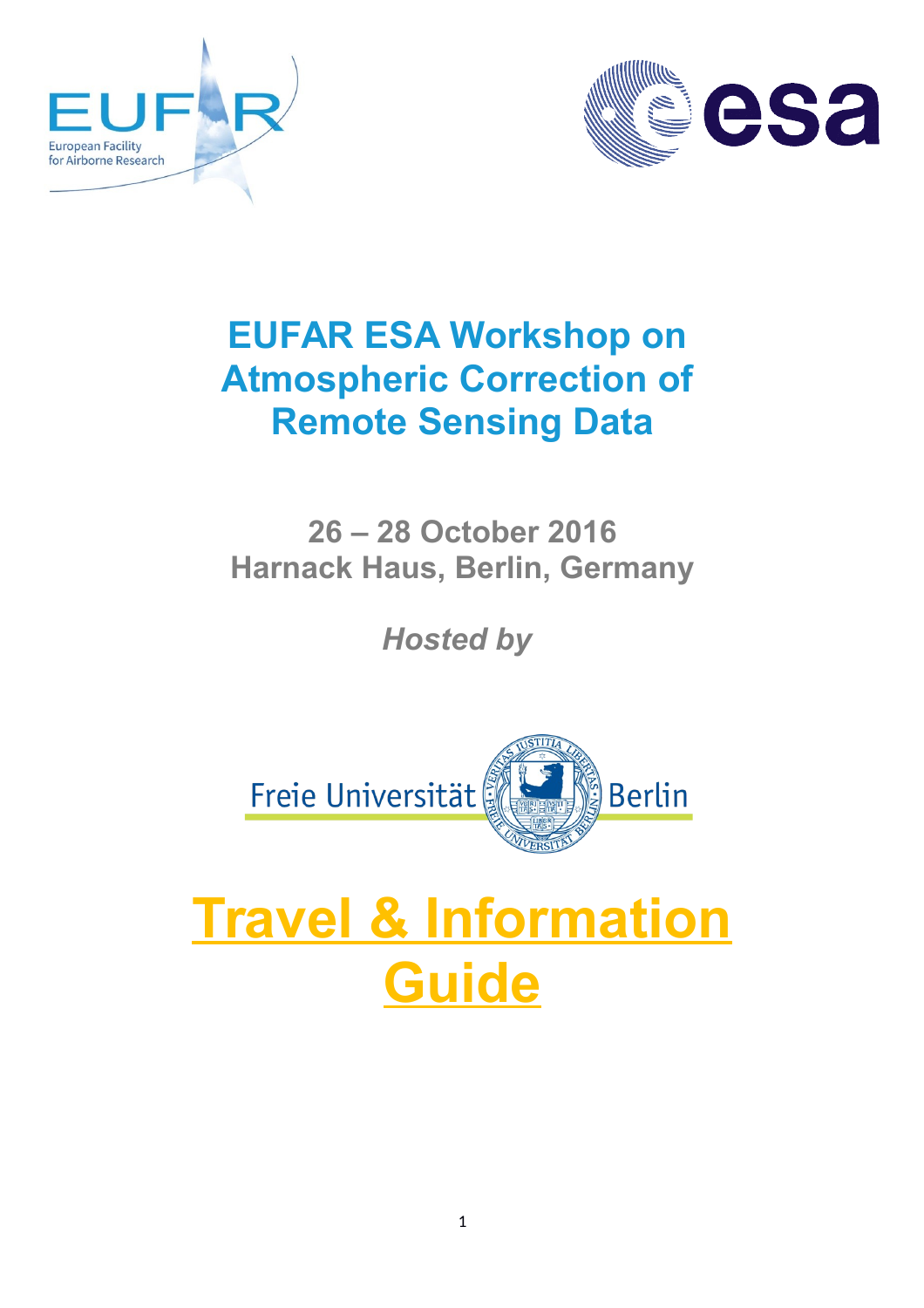## **Table of Contents**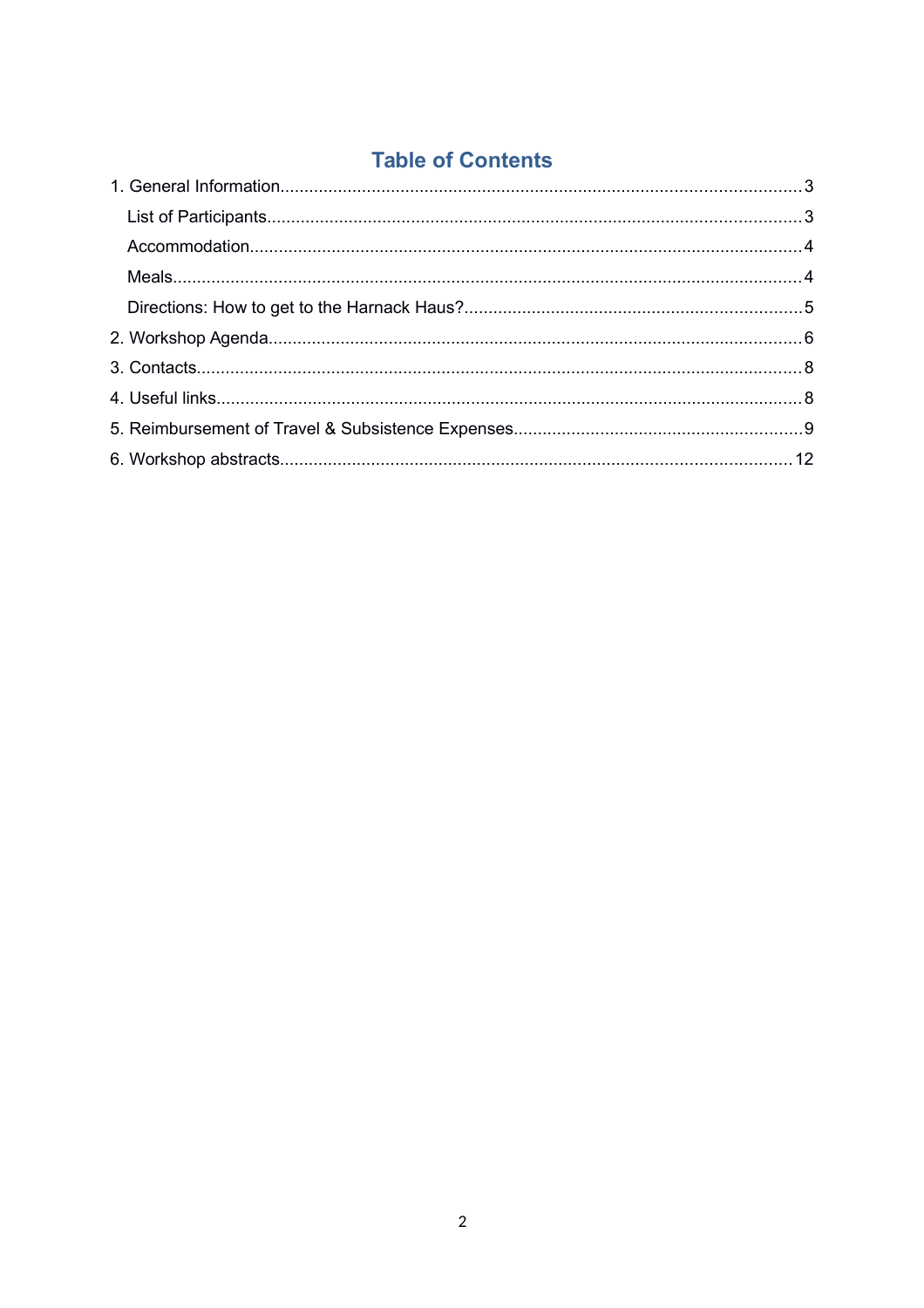## <span id="page-2-1"></span>**1. General Information**

 **Workshop Venue:** All participants will be housed at the Harnack Haus - the conference venue of the Max Planck Society, which will also be the workshop venue.

**Address:** Harnack-Haus., Ihnestr. 16-20 - 14195 Berlin **Website:** 

#### <span id="page-2-0"></span>**List of Participants**

| <b>Participant</b>                        | <b>Organisation</b>                              | <b>Email</b>                               |  |
|-------------------------------------------|--------------------------------------------------|--------------------------------------------|--|
| <b>Organisers</b>                         |                                                  |                                            |  |
| <b>Thomas Ruhtz</b>                       | <b>FUB</b>                                       | Thomas.Ruhtz@fu-berlin.de                  |  |
| <b>Invited Speakers</b>                   |                                                  |                                            |  |
| Oleg Dubovik                              | <b>CNRS</b>                                      |                                            |  |
| Alex Kokhanovsky                          | <b>VITROCISET</b>                                |                                            |  |
| <b>Timothy Smyth</b>                      | <b>PML</b>                                       |                                            |  |
| Carsten Brockmann                         | <b>Brockmann Consult</b>                         | Carsten.Brockmann@brockmann-<br>consult.de |  |
| <b>Scientists &amp;</b><br><b>Experts</b> |                                                  |                                            |  |
| Saumitra Mukherjee                        | Jawaharlal Nehru University                      |                                            |  |
| Dainis Jakovels                           | Institute for Environmental<br>Solutions, Latvia | dainis.jakovels@videsinstituts.lv          |  |
| Mark Warren                               | <b>PML</b>                                       | mark1@pml.ac.uk                            |  |
| Lauri Markelin                            | PML / FGI                                        | Ima@pml.ac.uk                              |  |
| Cristiana Bassani                         | <b>CNR</b>                                       | cristiana.bassani@iia.cnr.it               |  |
| Mohcine Chakouri                          | Beni Mellal, Morocco                             | chakouri.mohcine@gmail.com                 |  |
| Christopher Ilori                         | Simon Fraser University, Canada                  |                                            |  |
| Guido Bernini                             | <b>University Roma</b>                           | guido.bernini@uniroma1.it                  |  |
| Jean-Claude Thelen                        | <b>UK MetOffice</b>                              | jean-claude.thelen@metoffice.gov.uk        |  |
| Trismono Candra<br>Krisna                 | Uni Leipzig                                      | trismono_candra.krisna@uni-leipzig.de      |  |
| Elena Ruiz                                | Uni Leipzig                                      | elena.ruiz_donoso@uni-leipzig.de           |  |
| Jan Hanus                                 | Global Change Research Institute<br>CAS          |                                            |  |
| Sebastian Riedel                          | <b>DLR</b>                                       | S.Riedel@dlr.de                            |  |
| Christina Karakizi                        | National Tech. University of Athens              | chr.karakizi@gmail.com                     |  |
| Chloe Brown                               | <b>University Nottingham</b>                     |                                            |  |
| Felix Ebojie                              | Uni Bremen                                       | ebojfe@yahoo.com                           |  |
| <b>Sindy Sterckx</b>                      | <b>VITO</b>                                      | sindy.sterckx@vito.be                      |  |
| Joan Christian Padro                      | Universitat Autònoma de Barcelona                |                                            |  |
| Dirk Schuetemeier                         | <b>ESA</b>                                       |                                            |  |
| <b>Rene Preusker</b>                      | <b>FUB</b>                                       | rene.preusker@fu-berlin.de                 |  |
| Jürgen Fischer                            | <b>FUB</b>                                       | juergen.fischer@fu-berlin.de               |  |
| <b>Bringfried Pflug</b>                   | <b>DLR</b>                                       | Bringfried.Pflug@dlr.de                    |  |
| <b>Andre Hollstein</b>                    | <b>GFZ</b>                                       | Andre.Hollstein@gfz-potsdam.de             |  |
| Max Brell                                 | <b>GFZ</b>                                       | brell@gfz-potsdam.de                       |  |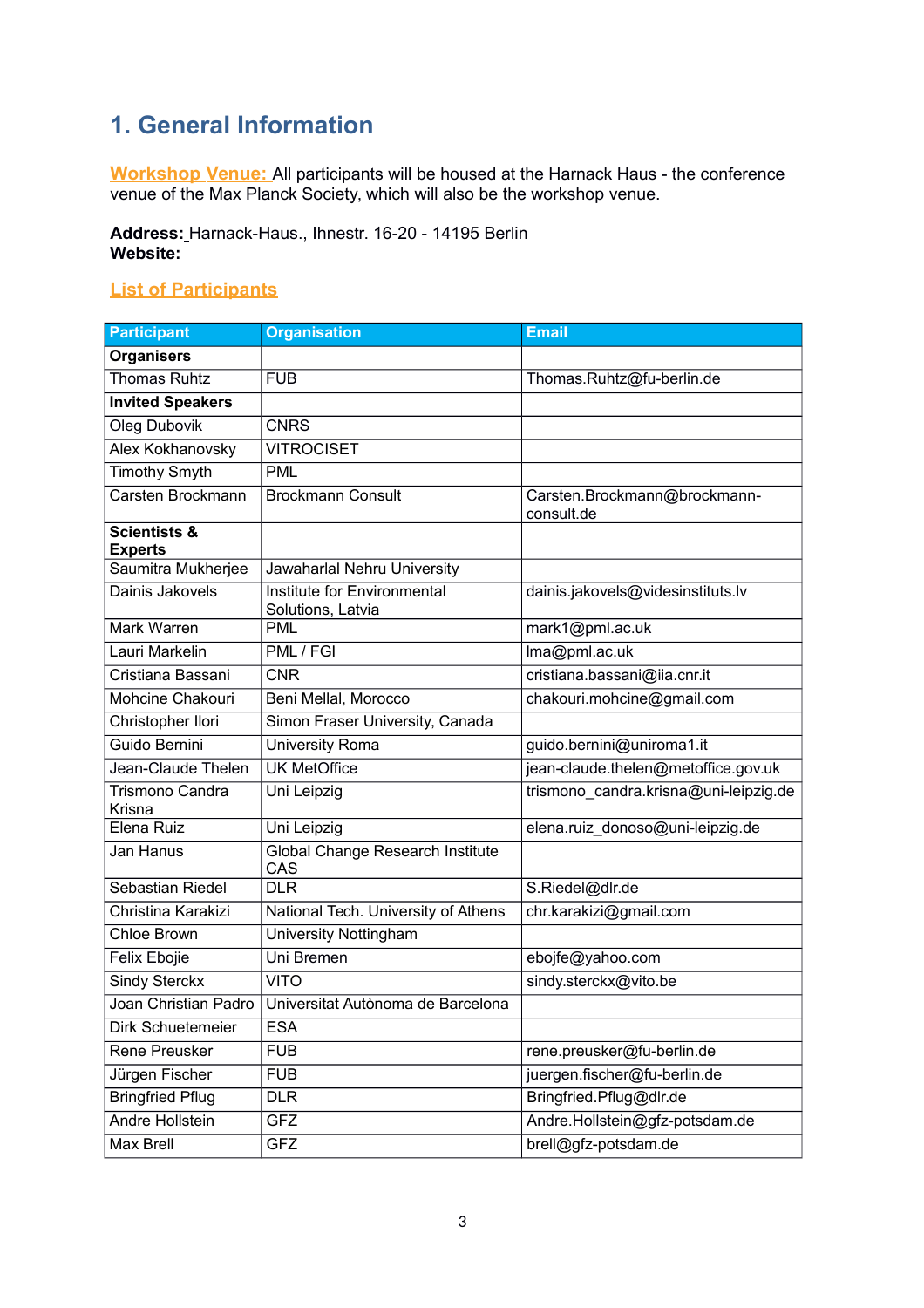#### <span id="page-3-0"></span>**Accommodation**

The room requirements for the period 26 to 29 October are as follows (if there is any error, please contact Lilian Diarra ():

| <b>Participant</b>        | <b>Organisation</b>                              | <b>Check In</b> | <b>Check</b><br>Out | <b>Room/Nigh</b><br>ts |
|---------------------------|--------------------------------------------------|-----------------|---------------------|------------------------|
| Oleg Dubovik              | <b>CNRS</b>                                      | 26/10/2016      | 28/10/201<br>6      | 2                      |
| Alex Kokhanovsky          | <b>VITROCISET</b>                                | 26/10/2016      | 29/10/201<br>6      |                        |
| <b>Timothy Smyth</b>      | <b>PML</b>                                       | 26/10/2016      | 28/10/201<br>6      | $\overline{2}$         |
| Carsten Brockmann         | <b>Brockmann Consult</b>                         | 26/10/2016      | 28/10/201<br>6      | $\overline{2}$         |
| Saumitra Mukherjee        | Jawaharlal Nehru University                      | 26/10/2016      | 29/10/201<br>6      | $\overline{3}$         |
| Dainis Jakovels           | Institute for Environmental<br>Solutions, Latvia | 26/10/2016      | 28/10/201<br>6      | $\overline{2}$         |
| Mark Warren               | <b>PML</b>                                       | 26/10/2016      | 28/10/201<br>6      | $\overline{2}$         |
| Lauri Markelin            | PML/FGI                                          | 26/10/2016      | 28/10/201<br>6      | $\overline{2}$         |
| Cristiana Bassani         | <b>CNR</b>                                       | 26/10/2016      | 28/10/201<br>6      | $\overline{2}$         |
| Mohcine Chakouri          | Beni Mellal, Morocco                             | 26/10/2016      | 28/10/201<br>6      | $\overline{2}$         |
| Christopher Ilori         | Simon Fraser University, Canada                  | 26/10/2016      | 29/10/201<br>6      | $\overline{3}$         |
| Guido Bernini             | University Roma                                  | 26/10/2016      | 28/10/201<br>6      | $\overline{2}$         |
| Jean-Claude Thelen        | <b>UK MetOffice</b>                              | 26/10/2016      | 28/10/201<br>6      | $\overline{2}$         |
| Trismono Candra<br>Krisna | Uni Leipzig                                      | 26/10/2016      | 28/10/201<br>6      | $\overline{2}$         |
| Elena Ruiz                | Uni Leipzig                                      | 26/10/2016      | 28/10/201<br>6      | $\overline{2}$         |
| Jan Hanus                 | Global Change Research<br><b>Institute CAS</b>   | 26/10/2016      | 28/10/201<br>6      | $\overline{2}$         |
| Sebastian Riedel          | <b>DLR</b>                                       | 26/10/2016      | 28/10/201<br>6      | $\overline{2}$         |
| Christina Karakizi        | NATIONAL TECHNICAL<br>UNIVERSITY OF ATHENS       | 26/10/2016      | 28/10/201<br>6      | $\overline{2}$         |
| Chloe Brown               | University Nottingham                            | 26/10/2016      | 28/10/201<br>6      | $\overline{2}$         |
| Felix Ebojie              | Uni Bremen                                       | 26/10/2016      | 28/10/201<br>6      | $\overline{2}$         |
| <b>Sindy Sterckx</b>      | <b>VITO</b>                                      | 26/10/2016      | 28/10/201<br>6      | $\overline{2}$         |
| Joan Christian Padro      | Universitat Autònoma de<br>Barcelona             | 26/10/2016      | 28/10/201<br>6      | $\overline{2}$         |
| Dirk Schuettemeyer        | <b>ESA</b>                                       | 26/10/2016      | 28/10/201<br>6      | $\overline{2}$         |

Participants, arriving on the 25<sup>th</sup> of October, have been asked to arrange for their own accommodation for this night and will be reimbursed after the workshop on presentation of a justification (e.g. hotel invoice).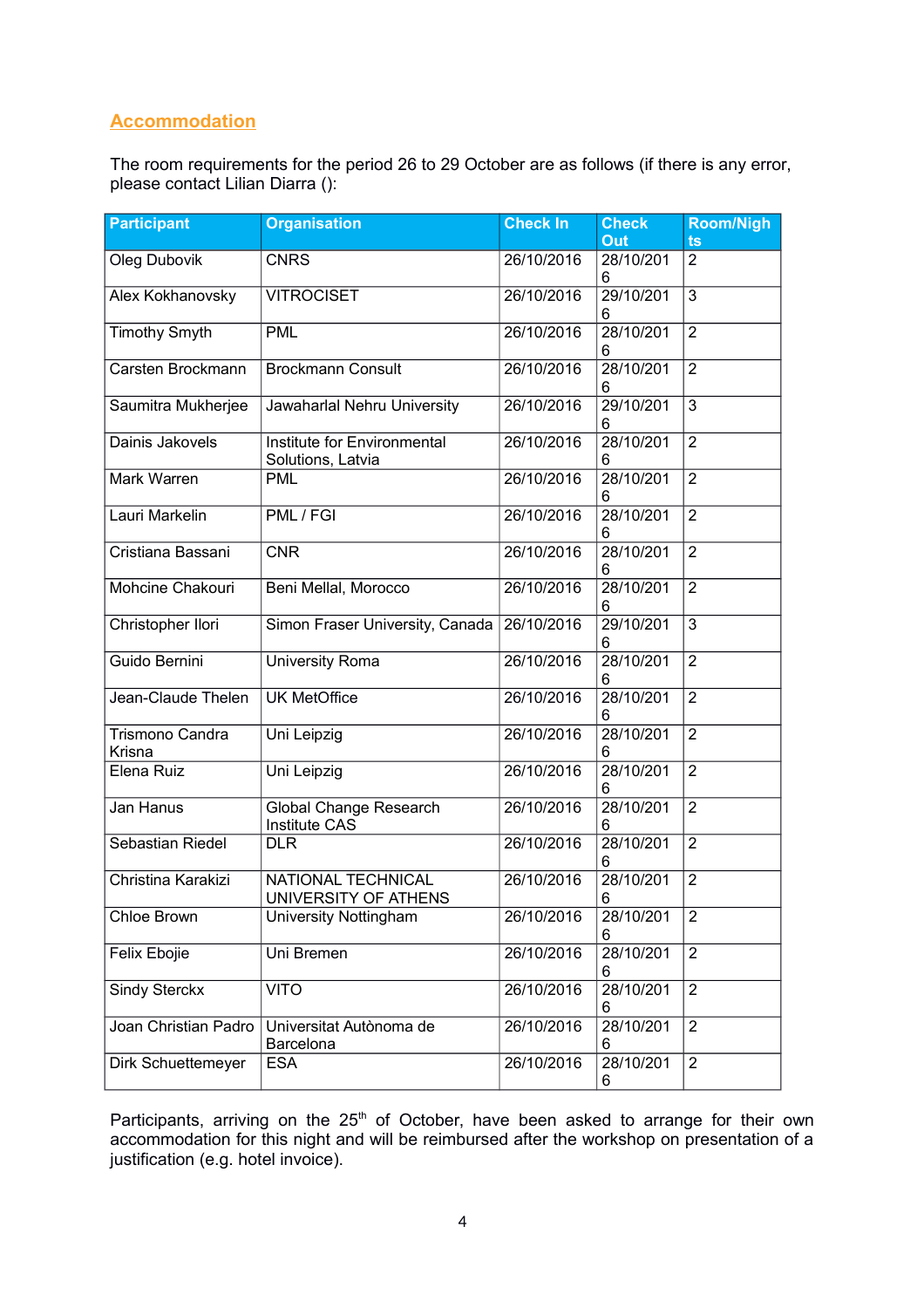#### <span id="page-4-1"></span> **Meals**

All meals and coffee breaks will be provided at the Harnack Haus during the meeting starting with lunch at 12:00 on 26 October

For any meals not covered, participants can claim to be reimbursed for these meals after the meeting. See section 5 on Reimbursement of Travel and Subsistence expenses.

#### <span id="page-4-0"></span>**Directions: How to get to the Harnack Haus?**

#### **From Tegel Airport (18 km)**

Take bus 109 towards Zoologischer Garten. Change at Jakob-Kaiser-Platz for underground line U7 towards Rudow to Fehrbelliner Platz. At this stop, change for underground line U3 towards Krumme Lanke to Thielplatz. Leave the underground station by walking in the direction of travel and by using the left exit. The Harnack House is 100 metres away on the right side.

#### **From airport at Berlin Schoenefeld (25 km)**

Take bus 171 to underground station Rudow. Once there, change for underground line U7 towards Rathaus Spandau to Fehrbelliner Platz. Then change for underground line U3 towards Krumme Lanke to Thielplatz. Leave the underground station by walking in the direction of travel and by using the left exit. The Harnack House is 100 metres away on the right side.

#### **From Berlin´s Central Station Hauptbahnhof (15 km)**

Take the S-Bahn city train S7 towards Potsdam Hauptbahnhof to Zoologischer Garten. There, change for underground line U9 towards Rathaus Steglitz to Spichernstraße. Then change for underground line U3 towards Krumme Lanke to Thielplatz. Leave the underground station by walking in the direction of travel and by using the left exit. The Harnack House is 100 metres away on the right side.

#### **From train station Südkreuz (9 km)**

Take the S-Bahn city train S41 Ringbahn (only selected trains) to Heidelberger Platz. There, change for underground line U3 towards Krumme Lanke to Thielplatz. Leave the underground station by walking in the direction of travel and by using the left exit. The Harnack House is 100 m away on the right side.

#### **Arrival by car**

If you arrive via highway A 115, take exit Hüttenweg number 2, turn right towards Dahlem until you reach the corner of Clayallee. Then turn right and at the next crossroads turn left to Saargemünder Straße. A short time afterwards, you will reach the Harnack House at the corner of Ihnestraße.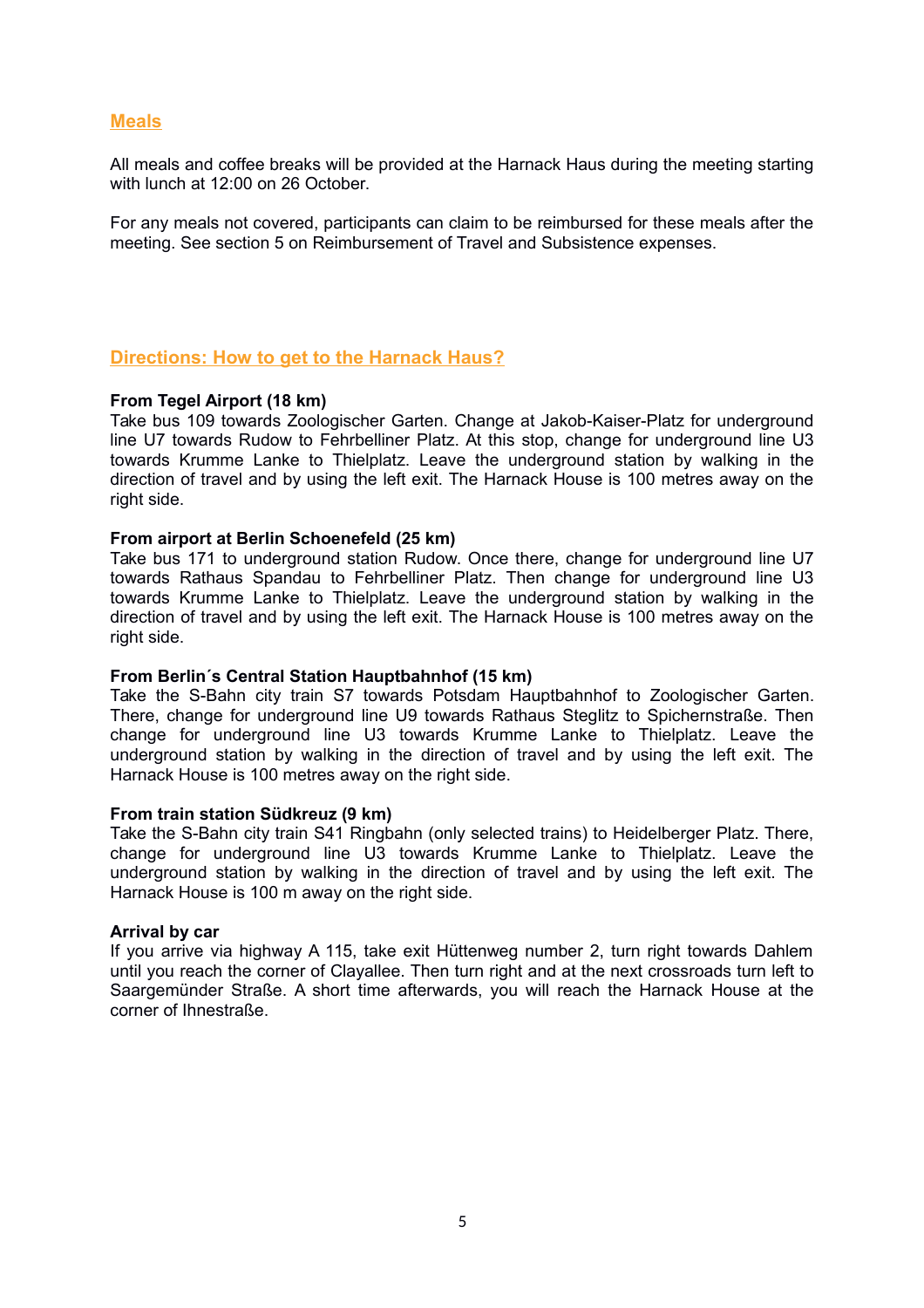## <span id="page-5-0"></span>**2. Workshop Agenda**

| <b>Wednesday, 26 October 2016</b> |                                                                                                                                                                     |                    |  |  |
|-----------------------------------|---------------------------------------------------------------------------------------------------------------------------------------------------------------------|--------------------|--|--|
| <b>Time</b>                       | <b>Session</b>                                                                                                                                                      | <b>Room/Hall</b>   |  |  |
| $12:00 -$                         | Lunch at Harnack Haus                                                                                                                                               | Einstein           |  |  |
| 13:00                             |                                                                                                                                                                     | Lounge             |  |  |
| $13:00 -$<br>15:00                | Welcome - Thomas Ruhtz (FUB)                                                                                                                                        |                    |  |  |
|                                   | Simultaneous retrieval of surface reflectance and aerosol<br>properties using GRASP algorithm: Concept, perspectives,<br>challenges-<br><b>Oleg Dubrovik (CNRS)</b> | Köhler             |  |  |
|                                   | A semi-analytical technique for atmospheric correction of<br>airborne and satellite remote sensing data -<br>Alexander Kokhanovsky (VITROCISET)                     |                    |  |  |
| 15:00-<br>15:30                   | <b>Coffee Break</b>                                                                                                                                                 | Lynen              |  |  |
| $15:30-$<br>17:30                 | The special case of atmospheric correction over water -<br>Tim Smyth (PML)                                                                                          |                    |  |  |
|                                   | Atmospheric Correction over Land for Sentinel 2 Data -<br>Grit Kirches/ Carsten Brockmann - TBD - (Brockmann<br>Consult)                                            |                    |  |  |
| $18:00 -$<br>22:00                | Dinner served at Harnack Haus                                                                                                                                       | Einstein<br>Lounge |  |  |
|                                   | <b>Thursday, 27 October 2016</b>                                                                                                                                    |                    |  |  |
| $07:30-$<br>08:30                 | <b>Breakfast</b>                                                                                                                                                    | Einstein<br>Lounge |  |  |
| $09:00-$<br>10:30                 | The importance of accurate definiton of the surface albedo on<br>the Radiative Transfer Model (RTM) simulation -<br>Trismono Candra Krisna (University of Leipzig)  | Kohler             |  |  |
|                                   | Pseudo Invariant Areas and their benefits for atmospheric<br>corrections - Joan-Cristian Padró Garcia (Universitat<br>Autònoma de Barcelona)                        |                    |  |  |
|                                   | HT-FRTC: A New, Fast Radiative Transfer Code For<br>Atmospheric Correction - Jean-Claude Thelen (Met Office)                                                        |                    |  |  |
| $10:30-$<br>11:00                 | <b>Coffee Break</b>                                                                                                                                                 | Lynen              |  |  |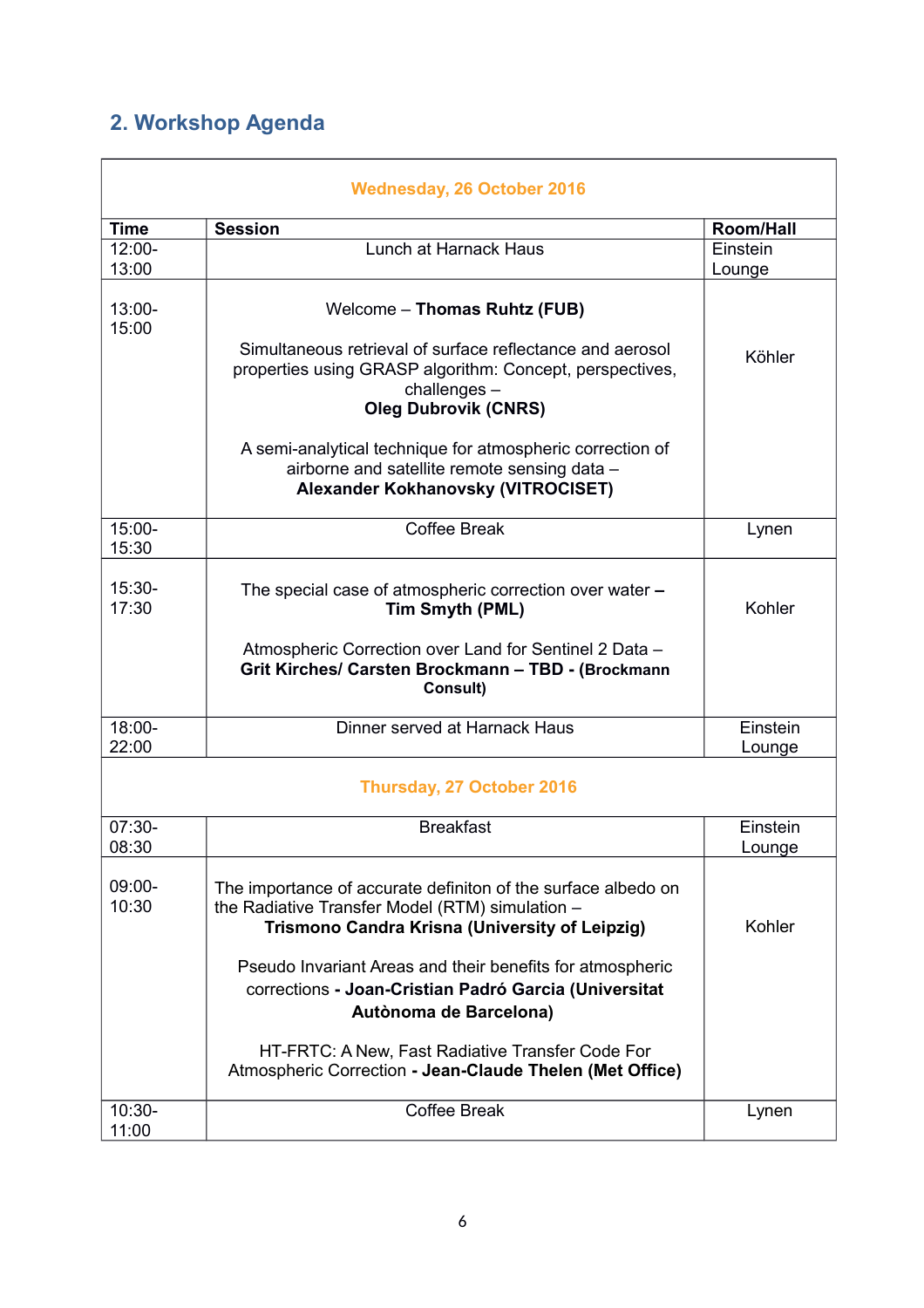| $11:00 -$<br>13:00 | Consistent Multi-Sensor Atmospheric Correction for Big Data<br>Processing Methods - Andre Hollstein (GFZ)<br>Atmospheric correction performance of hyperspectral airborne<br>imagery over Loch Leven, UK,<br>under changing cloud cover - Laurin Markelin (PML/ FGI)<br>Fusion of HSI and ALS sensors: Towards a synergistic<br>improvement of atmospheric correction -<br><b>Maximilian Brell (GFZ)</b><br>Hyperspectral data preprocessing for atmospheric correction -<br>Saumitra Mukherjee (Jawaharlal Nehru University) | Kohler             |
|--------------------|-------------------------------------------------------------------------------------------------------------------------------------------------------------------------------------------------------------------------------------------------------------------------------------------------------------------------------------------------------------------------------------------------------------------------------------------------------------------------------------------------------------------------------|--------------------|
| $13:00 -$<br>14:00 | Lunch at Harnack Haus                                                                                                                                                                                                                                                                                                                                                                                                                                                                                                         | Einstein<br>Lounge |
| $14:00 -$<br>16:00 | Pre-processing chain for hyperspectral data established at<br>CzechGlobe - Jan Hanus (CzechGlobe)                                                                                                                                                                                                                                                                                                                                                                                                                             |                    |
|                    | Sentinel-2 L2A processor Sen2Cor - Bringfried Pflug (DLR)                                                                                                                                                                                                                                                                                                                                                                                                                                                                     | Kohler             |
|                    | Initial assessment of atmospheric correction for Sentinel-2 data<br>in coastal waters - Mark Warren (PML)                                                                                                                                                                                                                                                                                                                                                                                                                     |                    |
|                    | Retrieval of Level-2 Water Data Products for the Gulf of Riga<br>from Hyperspectral Airborne and Simulated Sentinel-3 OLCI<br>Satellite Data - Dainis Jakovels - Latvian Institute for<br><b>Environmental Solutions</b>                                                                                                                                                                                                                                                                                                      |                    |
| 16:00-<br>16:30    | <b>Coffee Break</b>                                                                                                                                                                                                                                                                                                                                                                                                                                                                                                           | Lynen              |
| 16:30-<br>17:00    | An improved atmospheric correction method for nearshore<br>shallow water bathymetry - Christopher Ilori (Simon Fraser<br>University)                                                                                                                                                                                                                                                                                                                                                                                          |                    |
|                    | Comparision of EO1-Hyperion data and Landsat 8 OLI data<br>atmospheric correction in order to obtain a good lithological<br>mapping in centrals Jebilet, Morocco - Mohcine Chakouri<br>(Beni Mellal)                                                                                                                                                                                                                                                                                                                          | Kohler             |
|                    | OPERA, an OPERational Atmospheric correction algorithm, for<br>land and water scenes<br><b>Sindy Sterckx (VITO)</b>                                                                                                                                                                                                                                                                                                                                                                                                           |                    |
| $18:00 -$<br>22:00 | Dinner served at Harnack Haus                                                                                                                                                                                                                                                                                                                                                                                                                                                                                                 | Einstein<br>Lounge |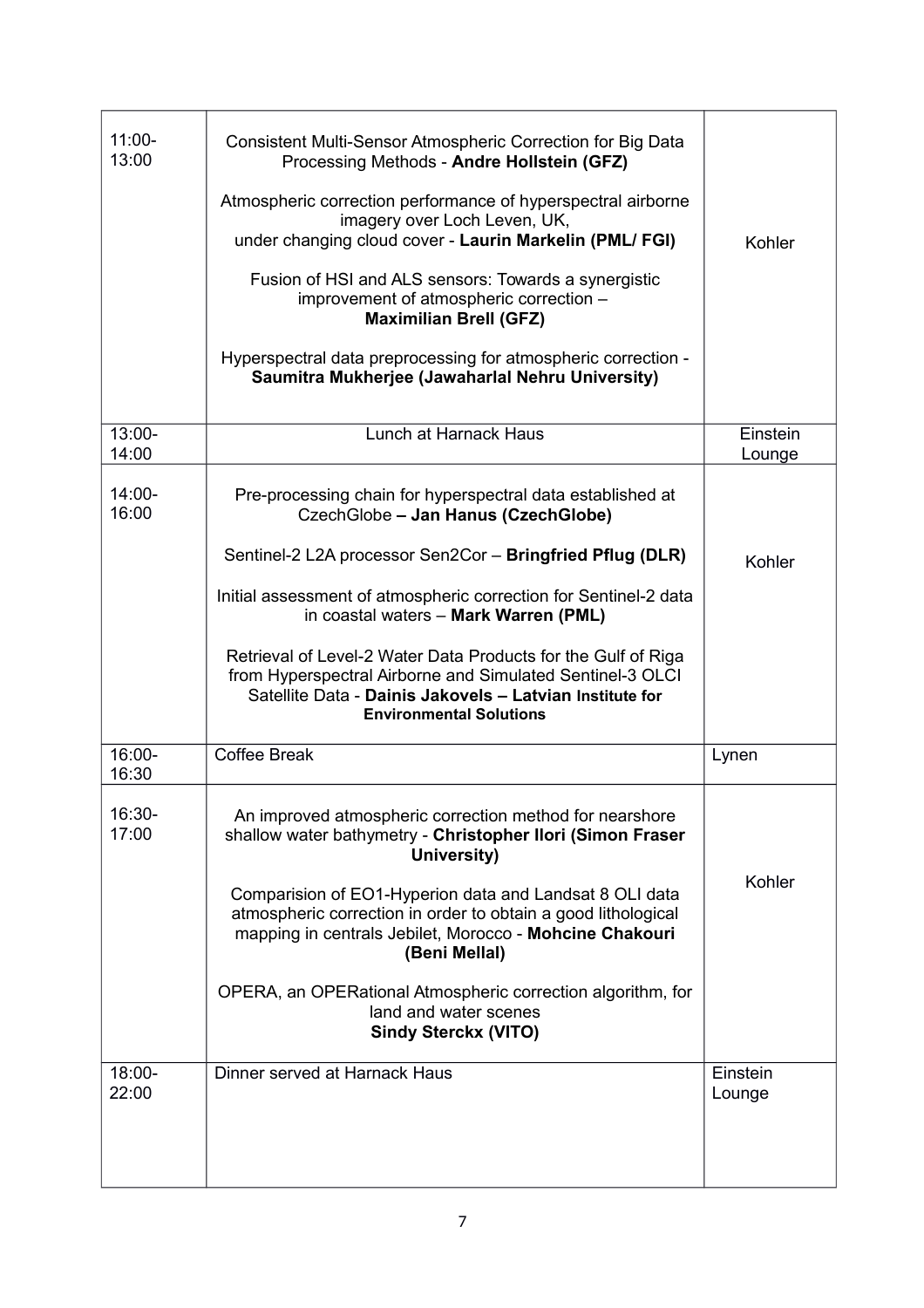| Friday, 28 October 2016 |                                                                                                                                                                                                                                                                                                                                                                                                                                                                                                                                                                                                                                          |                 |  |  |
|-------------------------|------------------------------------------------------------------------------------------------------------------------------------------------------------------------------------------------------------------------------------------------------------------------------------------------------------------------------------------------------------------------------------------------------------------------------------------------------------------------------------------------------------------------------------------------------------------------------------------------------------------------------------------|-----------------|--|--|
| $07:30-$<br>08:30       | <b>Breakfast</b>                                                                                                                                                                                                                                                                                                                                                                                                                                                                                                                                                                                                                         | Einstein Lounge |  |  |
| 09:00-<br>10:30         | Retrieval of Aerosol Parameters from Spectrometer<br>Measurements - Sebastian Riedel (DLR)                                                                                                                                                                                                                                                                                                                                                                                                                                                                                                                                               |                 |  |  |
|                         | Aerosol modeling in the atmospheric correction of the<br>remote sensing data. Selection effect of standard<br>aerosol types and microphysical properties derived from<br>AERONET on the surface reflectance - Cristiana<br>Bassani (CNR)                                                                                                                                                                                                                                                                                                                                                                                                 | Kohler          |  |  |
|                         | Presentation tbd                                                                                                                                                                                                                                                                                                                                                                                                                                                                                                                                                                                                                         |                 |  |  |
| $10:30-$<br>11:00       | <b>Coffee Break</b>                                                                                                                                                                                                                                                                                                                                                                                                                                                                                                                                                                                                                      | Planck Lobby    |  |  |
| $11:00 -$<br>13:00      | <b>Poster Session</b><br>Comparing atmospherically corrected products from<br>Sentinel-2, Landsat-8 and Modis - Christina Karakizi<br>(National Tech. University of Athens)<br>Retrieval of snow properties under overcast conditions -<br><b>Elena Ruiz (University of Leipzig)</b><br>Atmospheric correction effect on fire damage severity<br>assessment - Guido Bernini (University Roma)<br>Challenges in working with remote sensing data in<br>tropics - Chloe Brown (University of Nottingham)<br>Cloud screening on tropospheric ozone retrieval from<br><b>SCIAMACHY - Felix Ebojie (Bremen University)</b><br>Open Discussion | Kohler          |  |  |
| 13:00-<br>14:00         | Lunch at Harnack Haus                                                                                                                                                                                                                                                                                                                                                                                                                                                                                                                                                                                                                    | Einstein Lounge |  |  |
| $14:00 -$<br>15:00      | Closing session                                                                                                                                                                                                                                                                                                                                                                                                                                                                                                                                                                                                                          | Kohler          |  |  |
| 15:00-<br>15:30         | <b>Coffee Break</b>                                                                                                                                                                                                                                                                                                                                                                                                                                                                                                                                                                                                                      | Planck Lobby    |  |  |

## <span id="page-7-0"></span>**3. Contacts**

**Freie Universitat Berlin (FUB)** Thomas RUHTZ Tel: +49 30 838 / 5 6662 e-mail: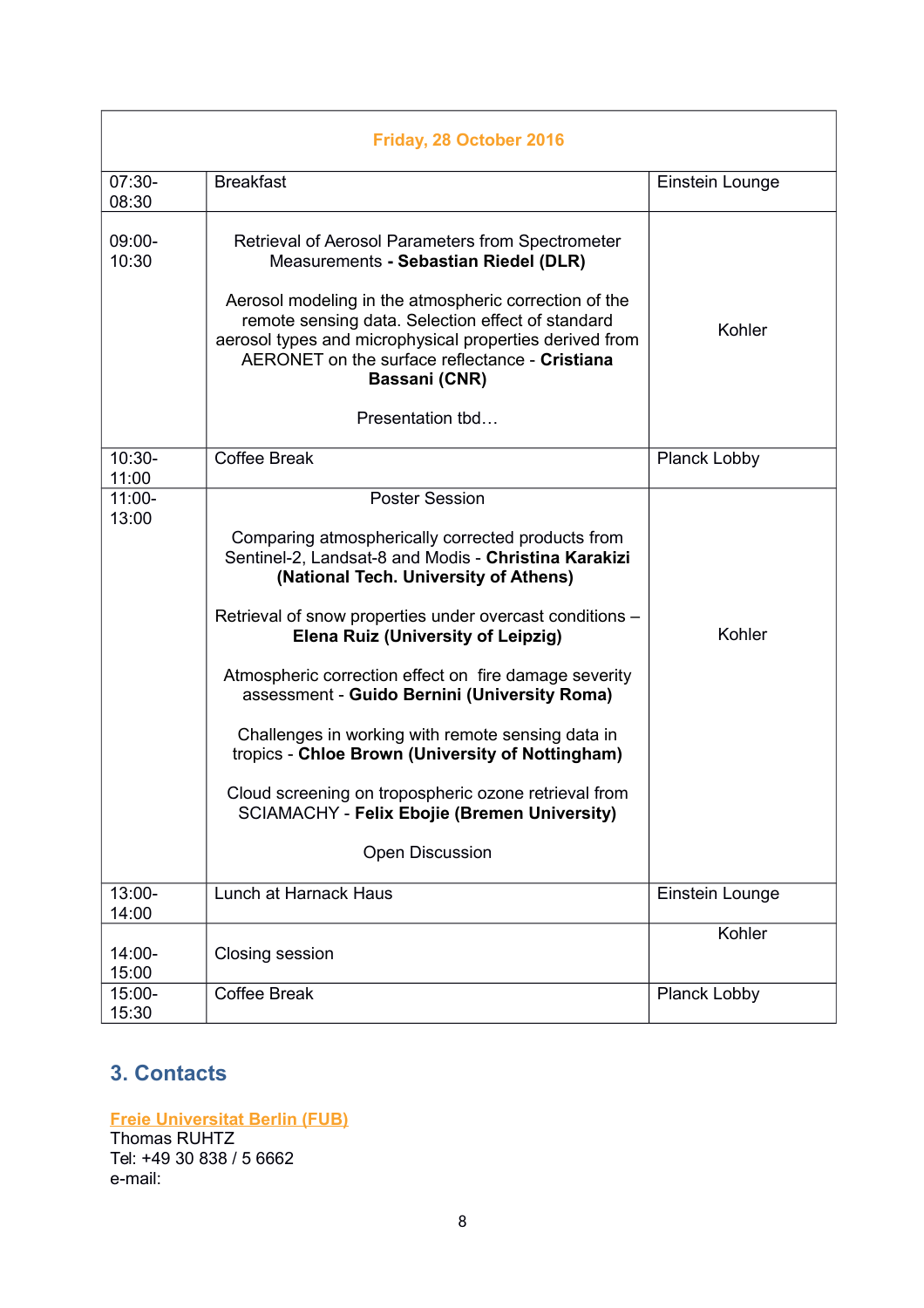#### **EUFAR Office** Lilian DIARRA Tel: +33 561 079 837 e-mail:

## <span id="page-8-1"></span>**4. Useful links**

Public transport journey planner: Freie Universitat Berlin (FUB): About Berlin:

### <span id="page-8-0"></span>**5. Reimbursement of Travel & Subsistence Expenses**

The EUFAR Office/Météo-France will be responsible for the reimbursement of any travel and subsistence (T&S) expenses incurred, unless differently agreed. The reimbursement of individual costs by the EUFAR Office will be based on real costs upon receipt of the proofs of payment (such as taxi, bus, etc.). This rule does not apply to meals (see below).

#### *Meals:*

Regarding the meals not organised by FUB/Harnack Haus, note that the reimbursement of the meals cannot exceed **€28.70 per meal** in accordance with Météo-France's T&S rate for Germany.

#### *Accommodation:*

Participants will not be reimbursed for accommodation as it has been organised at the Harnack-Haus, except for participants arriving on 25 October due to travel restrictions. The maximum per diem rate for Germany is €164. This amount includes about €106 for accommodation and €57.40 for meals and represents the maximum that an agent can be reimbursed per day for his/her subsistence expenses according to Météo-France/EUFAR's regulations. Please keep a proof of payment for accommodation (hotel invoice, Airbnb receipt) to claim for these expenses after the meeting.

#### *Travel:*

Your travel tickets, as proof of travel, will also be requested (boarding passes/train/metro tickets) even if paid by the EUFAR Office, thus please keep all your original tickets and receipts.

#### *Use of a private car:*

Reimbursement of use of private car is on the basis of about **€0.32 per kilometre** (depending on make of car, fiscal horse power etc.). Distances travelled can be calculated either on or , when claiming reimbursement. Fuel is included in the kilometre rate. Road tolls and parking fees may be paid extra, so please keep tickets/receipts as justification. When two or more participants travel together by car, only one person will be reimbursed for the associated travel costs.

#### *Use of taxi:*

Reimbursement of taxi fees requires prior approval from the EUFAR Office. As a general rule, participants with early or late flights are legible for reimbursement of taxi expenses.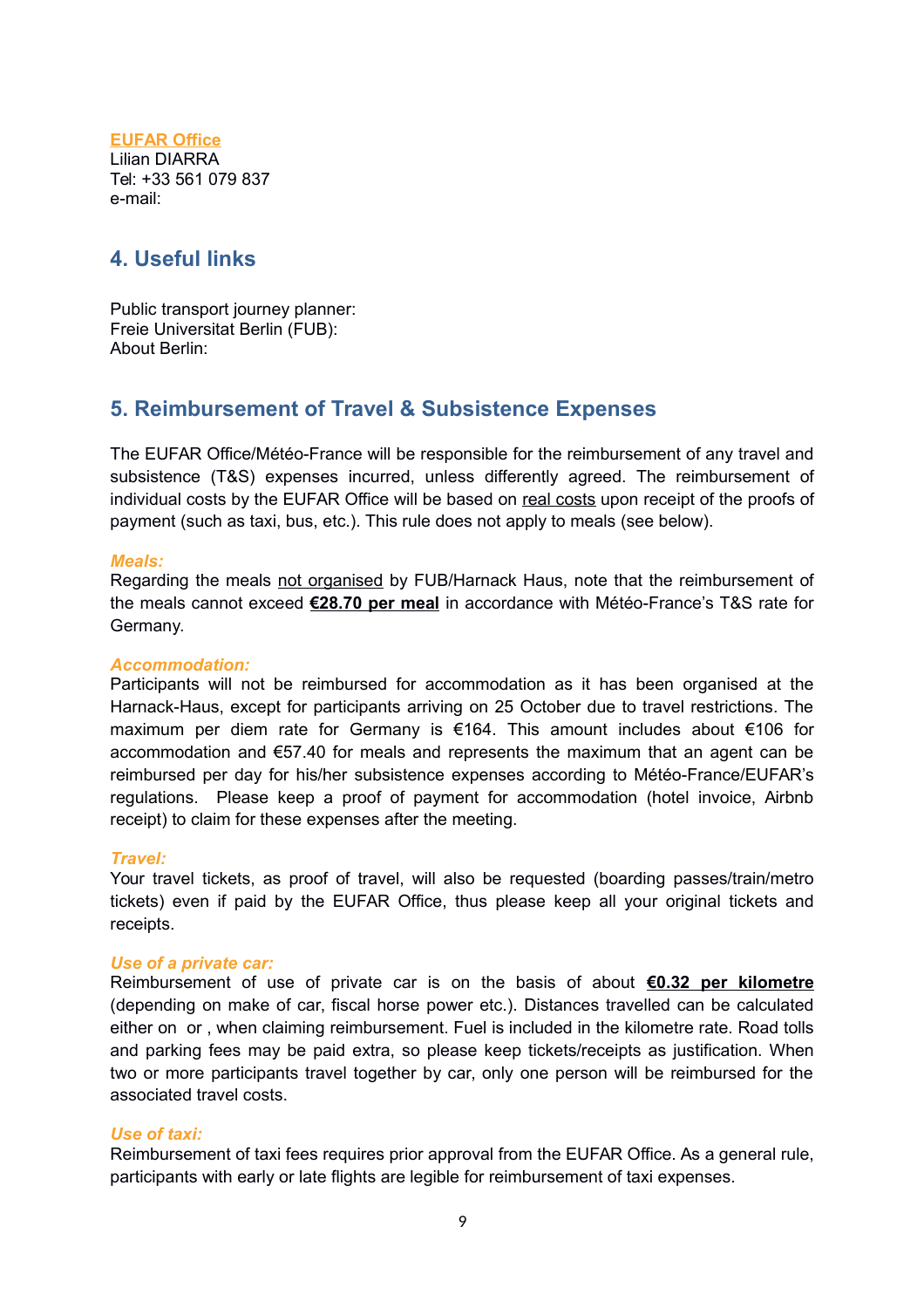To be reimbursed for travel and subsistence expenses, please fill in the form at the end of this document and send it, along with original invoices/receipts to the following postal address (unless agreed otherwise):

*Attn: Lilian Diarra Météo-France/CNRM/GMEI/ EUFAR Office 42, avenue Gaspard Coriolis 31057, Toulouse France*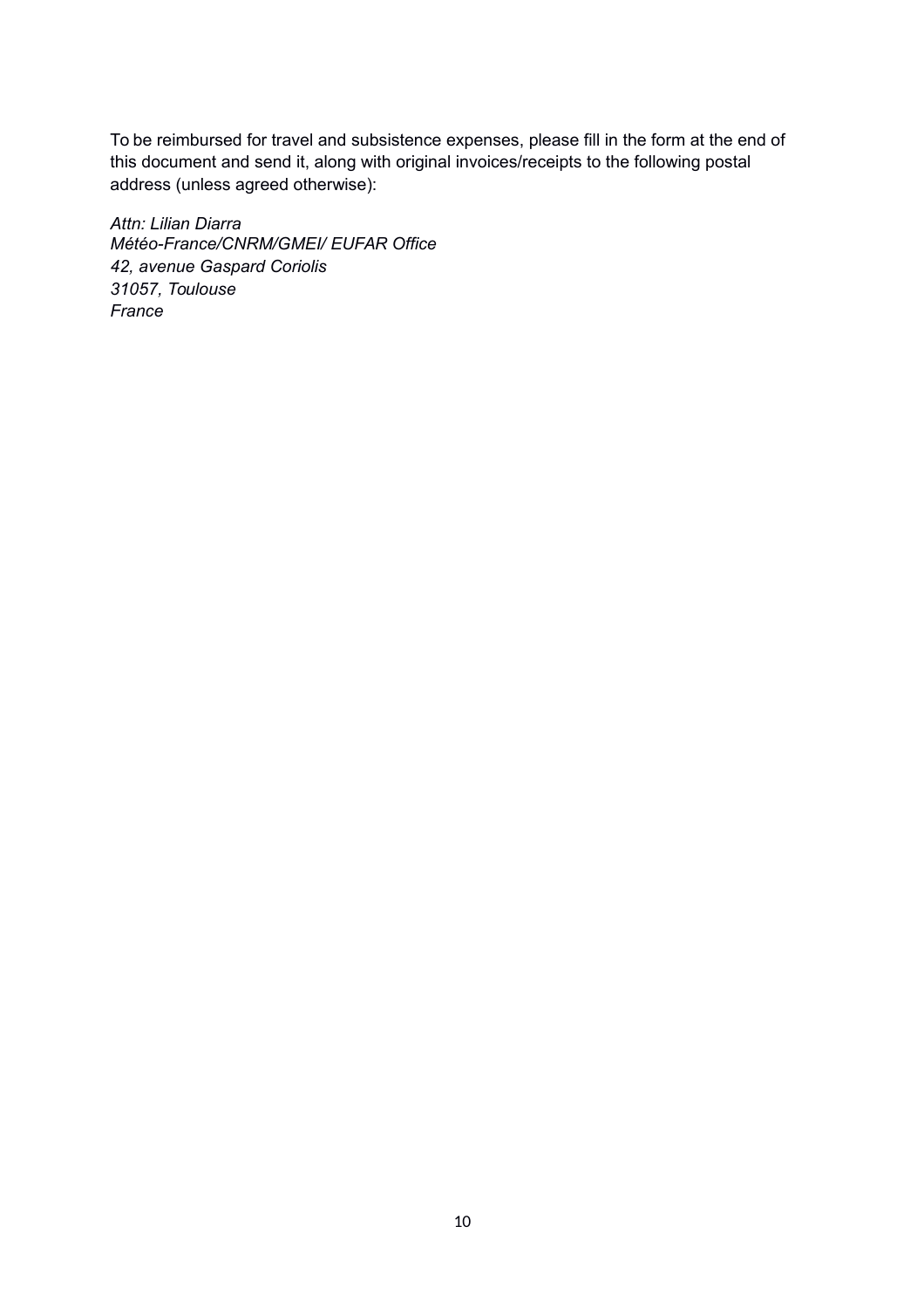



| Nom (en majuscules) / Name (Use capital letters) |                                                                |  |  |  |
|--------------------------------------------------|----------------------------------------------------------------|--|--|--|
|                                                  |                                                                |  |  |  |
|                                                  |                                                                |  |  |  |
|                                                  |                                                                |  |  |  |
|                                                  |                                                                |  |  |  |
| time                                             |                                                                |  |  |  |
| date                                             | time                                                           |  |  |  |
|                                                  | Lieu et date de la réunion / Place and date of meeting<br>date |  |  |  |

Please indicate if any of the above mission period was for personal reasons

#### **Travel and Subsistence Expenses Declared:**

Please indicate who paid for your flight/train ticket: yourself – your institute – EUFAR Office

In the case that your institute paid for your ticket, please provide us with an invoice and banking information of your institute.

| $N^{\circ}$ | Item of expenditure (hotel, parking, flight tickets) | Amount<br>in local<br>currency | Currenc<br>۷ | Amount<br>in euros | Checked by EUFAR<br>Office/ MF-CNRM |
|-------------|------------------------------------------------------|--------------------------------|--------------|--------------------|-------------------------------------|
|             |                                                      |                                |              |                    |                                     |
|             |                                                      |                                |              |                    |                                     |
|             |                                                      |                                |              |                    |                                     |
|             |                                                      |                                |              |                    |                                     |
|             |                                                      |                                |              |                    |                                     |

|--|--|

**Number of free hotel room/ nights:** ………………….(covered by GFZ)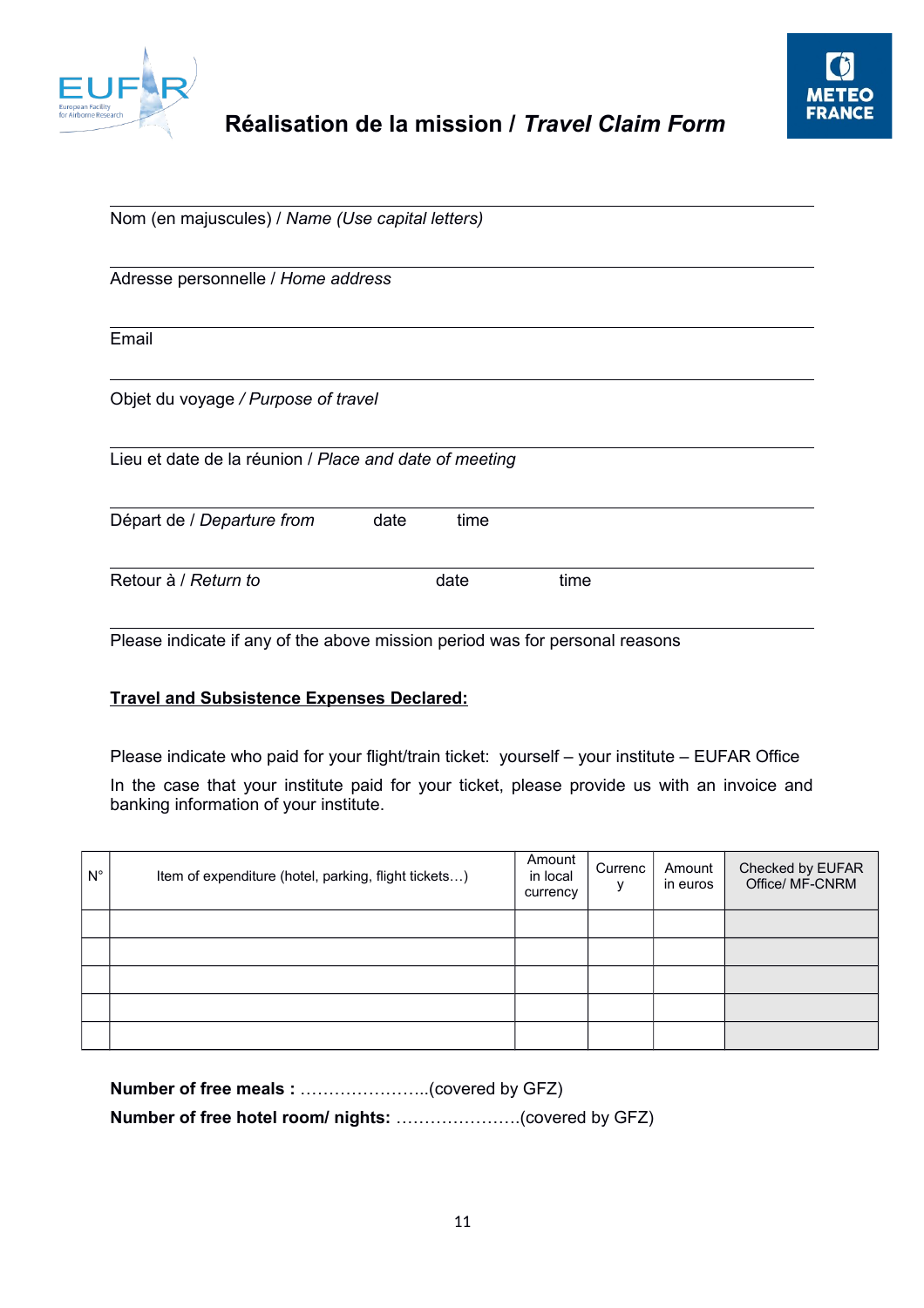Please provide **original** receipts, tickets, boarding pass and invoices (including taxi receipts) and indicate the number of meals (lunches and dinners) you paid for yourself.

#### **Je certifie que les dépenses déclarées ci-dessus ne seront pas remboursées par un autre organisme. /** *I declare that the expenses claimed above are not being reimbursed from any other source.*

Date Signature

*For official use*

 **OMI N°:**

 **Pour approbation Le chef de service**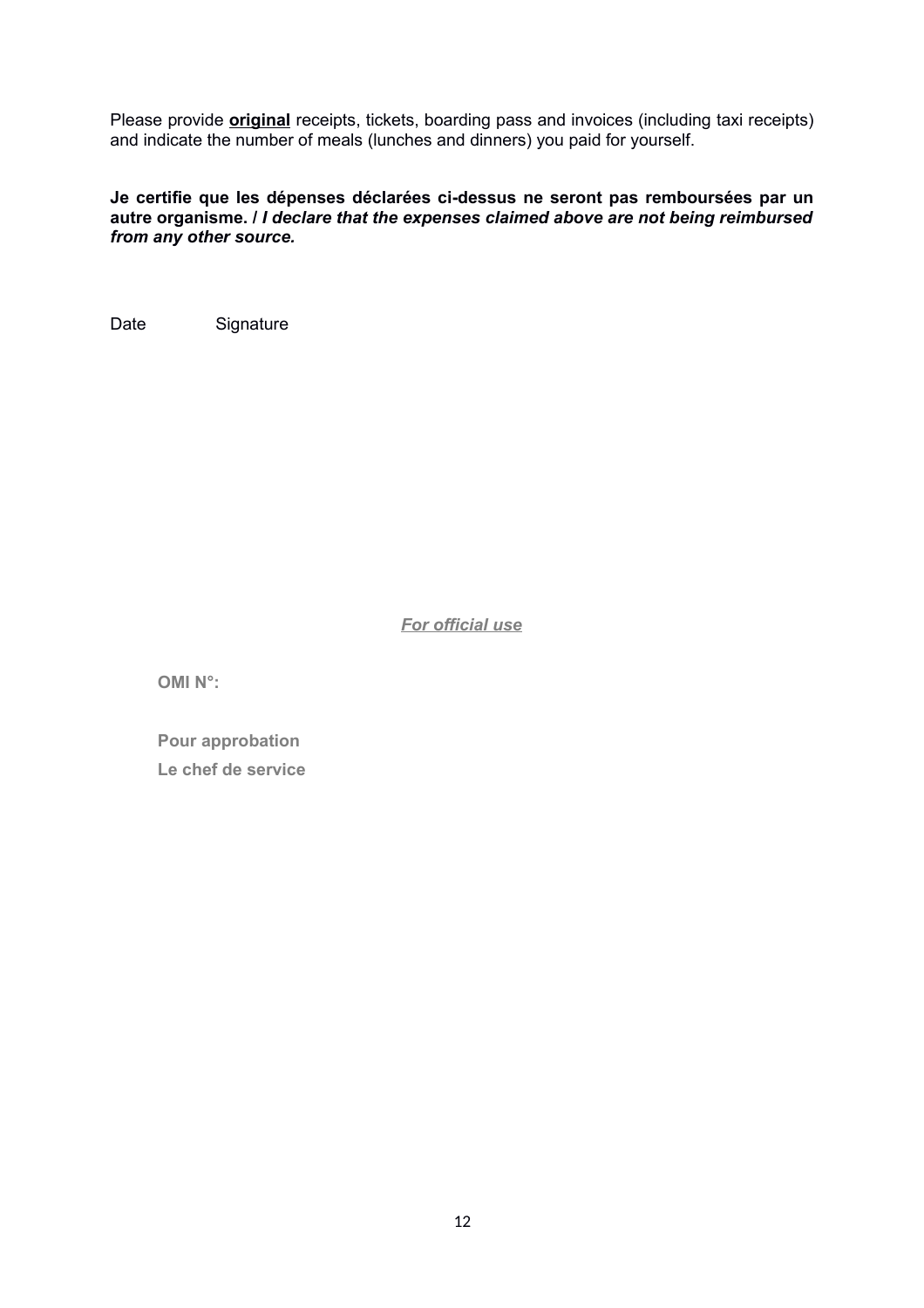## <span id="page-12-0"></span>**6. Workshop abstracts**

#### **Invited Speaker:**

#### **Simultaneous retrieval of surface reflectance and aerosol properties using GRASP algorithm: Concept, perspectives, challenges**

#### **Oleg Dubovik**

#### Laboratoire d'Optique Atmosphérique, UMR8518, CNRS – Université Lille 1, Villeneuve d'Ascq, France

Keywords: remote sensing, atmospheric aerosol, high performance computing

The GRASP (Generalized Retrieval of Aerosol and Surface Properties) algorithm has been developed for enhanced characterization of the properties of both aerosol and land surface from diverse remote sensing observations. The overall concept of the algorithm is described by Dubovik et al. (2014), while the detailed are given in the paper is by Dubovik et al. (2011). The algorithm is based on highly advanced statistically optimized fitting implemented as Multi-Term Least Square minimization and deduces nearly 50 unknowns for each observed site. The algorithm derives a set of aerosol parameters similar to that derived by AERONET including detailed particle size distribution, the spectral dependence on the complex index of refraction and the fraction of non-spherical particles. The algorithm uses detailed aerosol and surface models and fully accounts for all multiple interactions of scattered solar light with aerosol, gases and the underlying surface. All calculations are done on-line without using traditional look-up tables. In addition, the algorithm can use the new multi-pixel concept - a simultaneous fitting of a large group of pixels with additional constraints limiting the time variability of surface properties and spatial variability of aerosol properties. This principle provides a possibility to improve retrieval for multiple observations even if the observations are not exactly co-incident or co-located. Significant efforts have been spent for optimization and speedup of the GRASP computer routine and retrievals from satellite observations. For example, the routine has been adapted for running at GPGPUs accelerators. GRASP inherits many aspects used in AERONET retrieval. At first GRASP has been developed for POLDER/PARASOL multi-viewing imager and recently adapted to a number of other satellite sensors such as METEOSAT/MERIS, OLCI/Sentinel-3 at polar-orbiting platforms and COCI/GOMS and Sentinel-4 geostationary observations. It can be equally applied to groundbased AERONET and lidar observations. The results of numerical tests and results of aerosol and surface retrieval from different sensors will be presented and discussed.

#### References

1. Dubovik, O., T. Lapyonok, P. Litvinov, M. Herman, D. Fuertes, F. Ducos, A. Lopatin, A. Chaikovsky, B. Torres, Y. Derimian, X. Huang, M. Aspetsberger, and C. Federspiel "GRASP: a versatile algorithm for characterizing the atmosphere", SPIE: Newsroom, DOI:10.1117/2.1201408.005558, Published Online: September 19, 2014.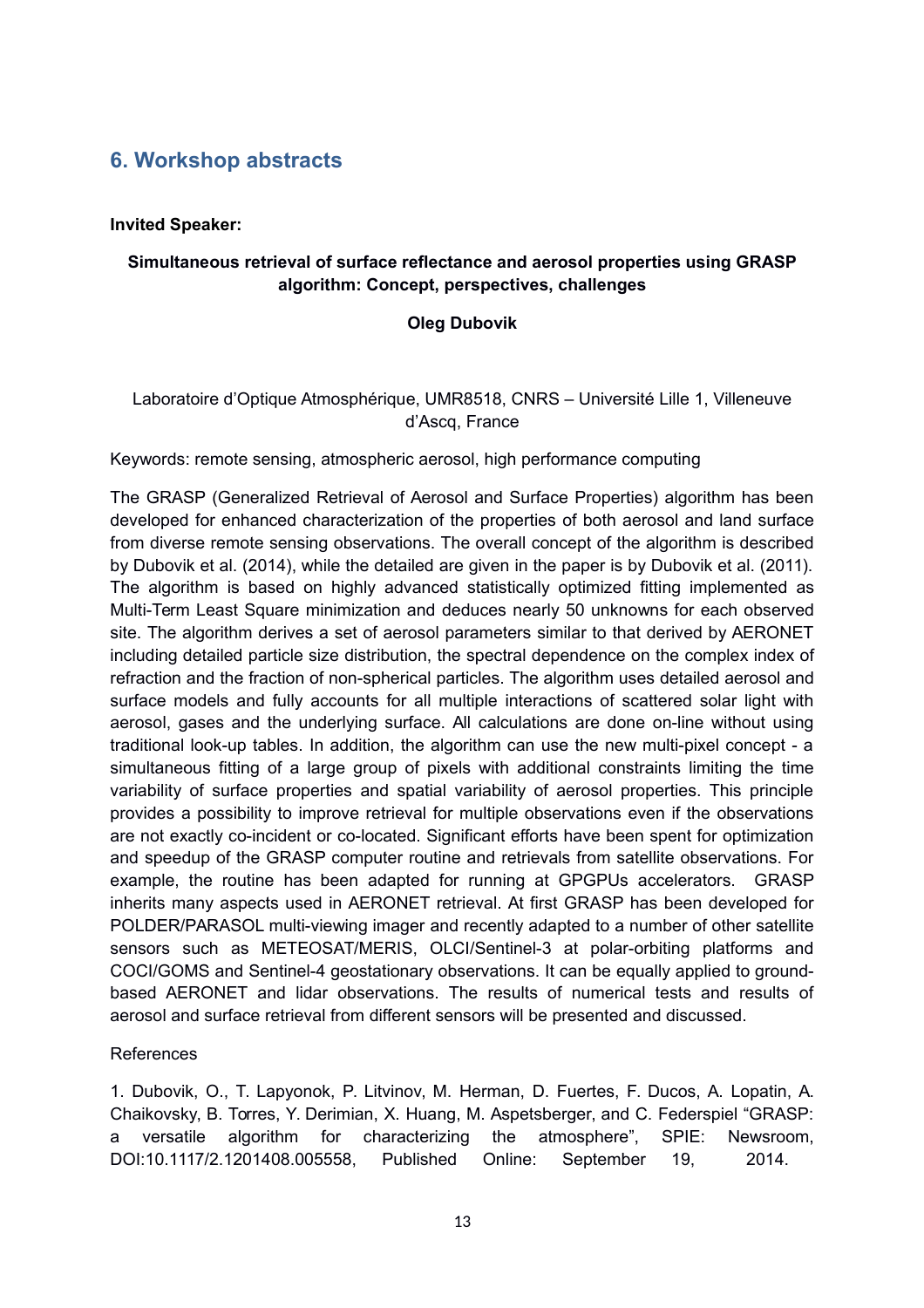#### **A semi-analytical technique for atmospheric correction of airborne**

#### **and satellite remote sensing data**

#### A. Kokhanovsky

#### VITROCISET, Lise Meitner Str. 10, D-64293 Darmstadt, Germany

#### Alexander.Kokhanovsky@eumetsat.int

The physical and optical properties of various underlying surfaces are important for many applications such as monitoring human impacts on vegetation, snow fields (pollution), and climate change. The presence of the atmosphere always influences the radiation from the Sun to the ground and back from the ground to the sensor. Therefore, to retrieve correct atmospheric properties (say, in the visible region of the electromagnetic spectrum), one needs to correct detected signals for the presence of atmosphere. There are two approaches to this problem. The first one is the simultaneous retrieval of atmospheric characteristics and underlying surface properties (say, spectral bidirectional reflectance distribution function/matrix). This requires the use of complicated inversion schemes based on direct runs of raditiave transfer models. Alternatively, the look-up-table approach can be used. The second scheme is simpler. It is based on the possibility of retrieval of the atmospheric properties first and then use of radiative transfer models or simple analytical equations for the retrievals of underlying surface characteristics.

In this presentation, we show how the use of double-view/multi-view observations of the same target from the aircraft/satellite can be applied for the removal of underlying surface from the retrieval chain. Simple analytical equations are used in the retrievals. They are verified using the radiative transfer code runs. The derived atmospheric properties are used for the atmospheric correction of remote sensing data and determination of underlying surface characteristics in the framework of a semi-analytical approach.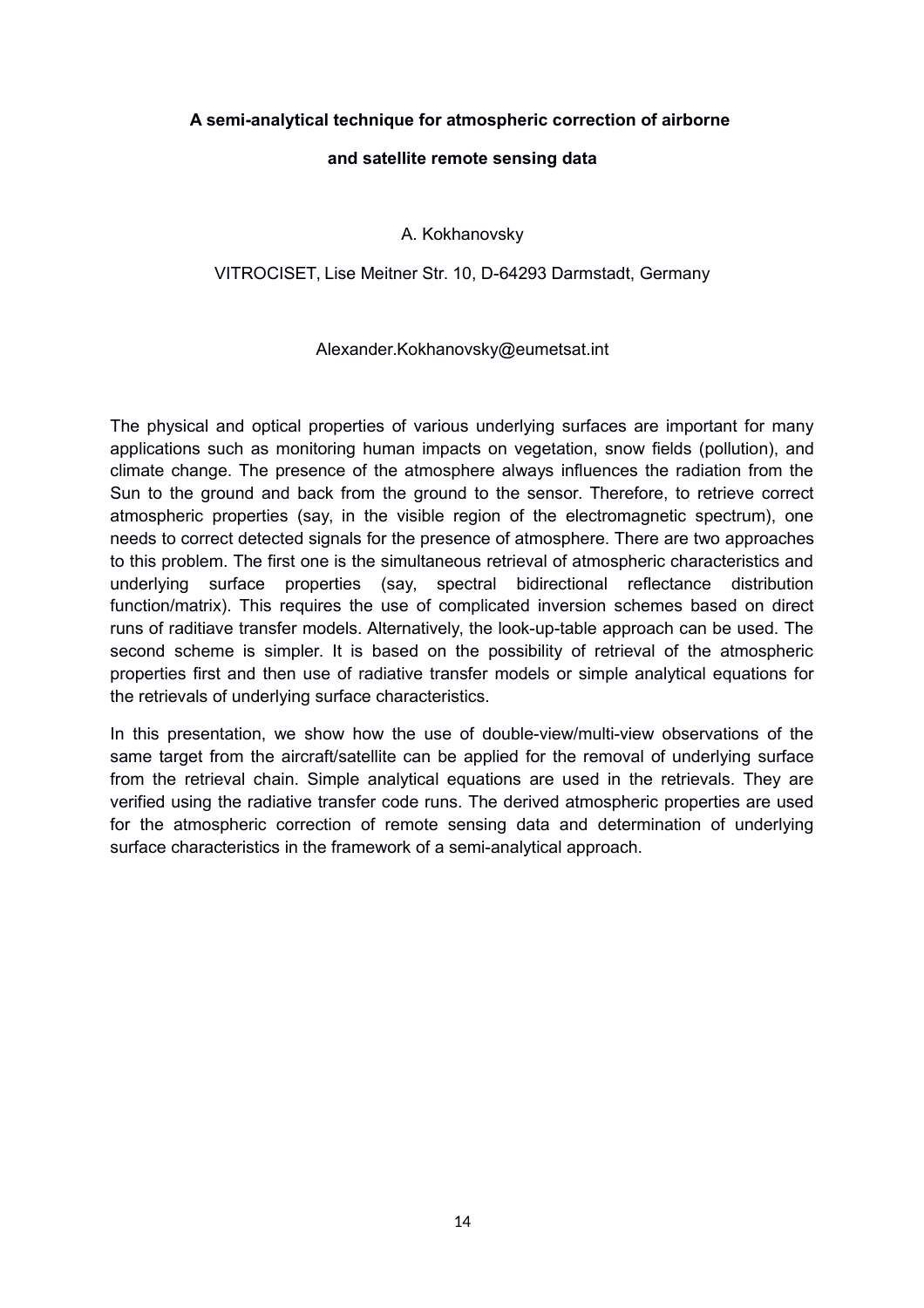#### **The special case of atmospheric correction over water**

#### **Tim Smyth**

Plymouth Marine Laboratory, Prospect Place, Plymouth, PL1 3DH, UK.

There are many applications of optical remote sensing from aircraft and satellites. These include detection of algal blooms, sediment outflow from rivers and estuaries as well as landuse applications. However, removing the effects of the atmosphere from the signal to determine geophysical quantities such as chlorophyll concentration and suspended particulate matter involves using a multi-stage modelling approach as well as programmes of vicarious calibration. In the case of satellite remote sensing of ocean colour, vicarious calibration involves taking surface radiometric measurements coincidentally with in situ measurements of chlorophyll concentration. Both require calibration and accuracies to within 5%. The particular problem for remote sensing of in-water geophysical quantities is that the water leaving radiances are typically very small  $(5 - 10\%)$  of the total top of atmosphere radiances. This is compounded by the fact that the total atmospheric contribution to the signal is variable in time and space due to aerosol optical effects and coupled atmosphereocean effects. In this presentation I will concentrate on the special case of atmospheric correction over water, with particular focus on the "dark target (pixel)" approximation first adopted by Gordon and co-workers in the 1990s. This allows the atmospheric aerosol contribution to the path radiance to be quantified with the use of aerosol models. I will briefly discuss other approaches that have built on this, particularly for applications in highly scattering waters where the dark target assumption no-longer holds. Finally I will touch on validating the aerosol optical depth values, a by-product of the atmospheric correction schemes, using ground based and independent satellite sensors.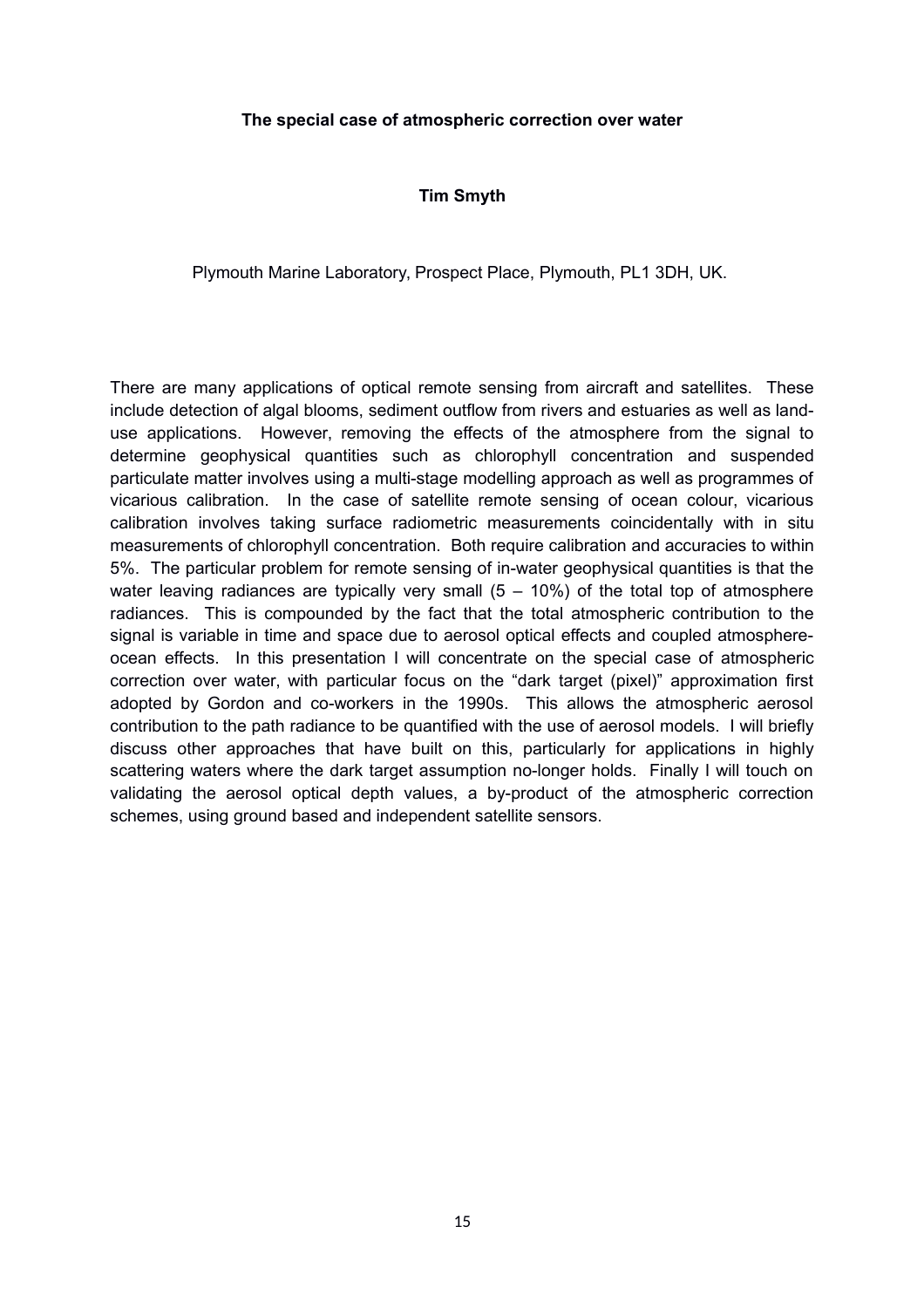#### **Atmospheric Correction over Land for Sentinel 2 Data**

#### **Grit Kirches and Carsten Brockmann**

Brockmann Consult

grit.kirches@brockmann-consult.de

The purpose of atmospheric correction over land surfaces is the conversion of TOA-radiance to surface reflectance. A good estimation of the associated accuracy and consistency have to be evaluated and resulting uncertainties have to be quantified.

The atmospheric correction includes the correction for the absorbing and scattering effects of atmospheric gases, in particular ozone, oxygen and water vapour, of the scattering of air molecules (Rayleigh scattering) and the correction of absorption and scattering due to aerosol particles. All components except aerosols can be rather easily corrected because they can be taken from external sources or can be retrieved from the measurements itself. Aerosols are spatially and temporally highly variable and the aerosol correction is the largest error contributor of the atmospheric correction. The atmospheric correction particularly in case of high-resolution data like Sentinel 2 data has to take into account the effects of the adjacent topography or terrain in particular the radiance contributions from surrounding terrain such as reflected radiation from opposite slope and valleys as well as the effects of shadows due to blocking of the sunlight. Furthermore the final step of the atmospheric correction should be an approximate correction of the adjacency effect, which is caused by atmospheric scattering over adjacent areas of different surface reflectance, and is required for high spatial resolution satellite sensors.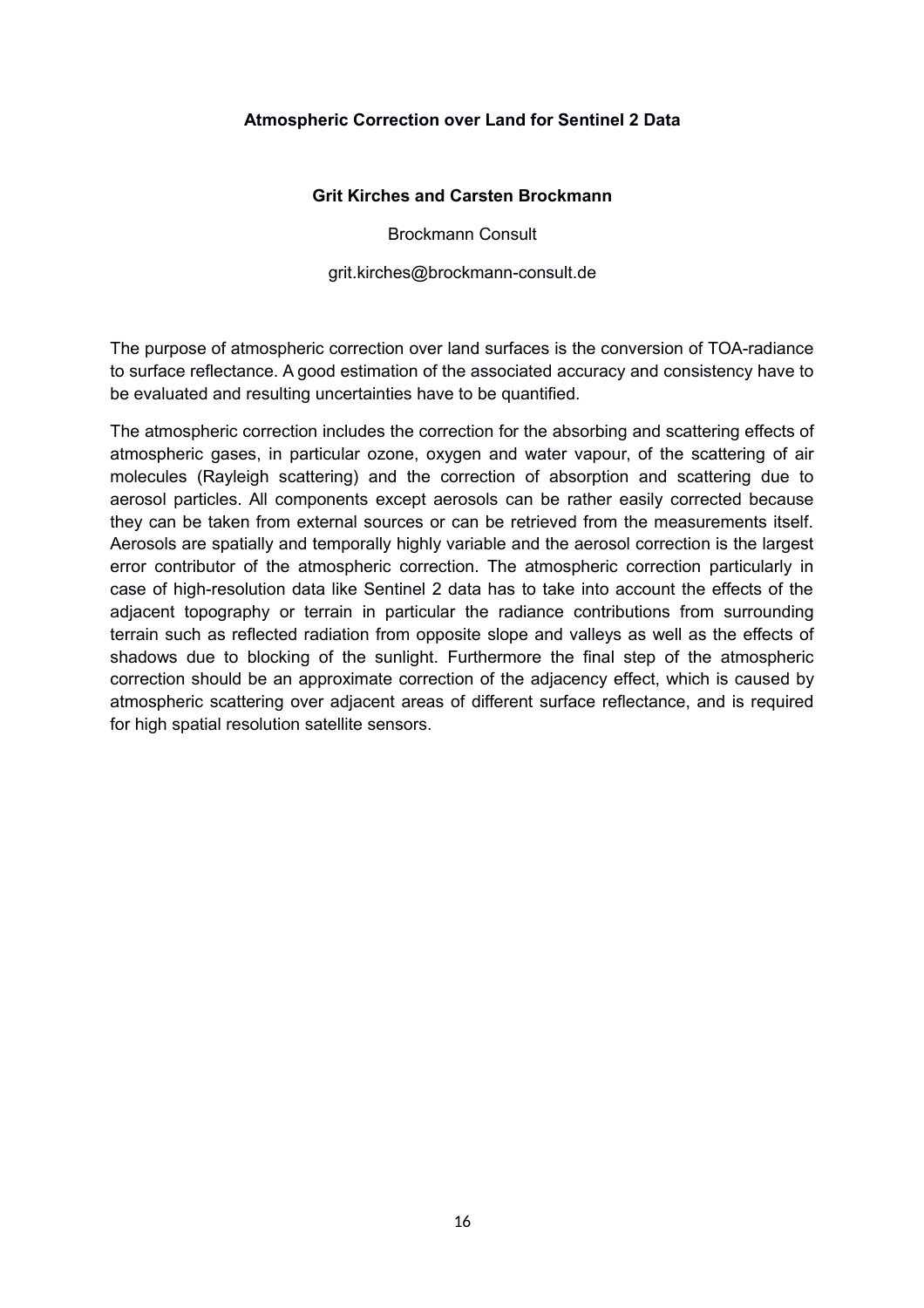#### **Workshop participants:**

#### **The importance of accurate definiton of the surface albedo on the Radiative Transfer Model (RTM) simulation**

#### **Trismono Candra Krisna** , Andre Ehrlich , Manfred Wendisch

Leipziger Institute of Meteorology, University of Leipzig, Germany

#### **trismono\_candra.krisna@uni-leipzig.de**

Radiative Transfer Model (RTM) simulation needs high precision definition of the surface albedo as the input for the radiative properties simulation. According to Schaefer et al (2013), that the sensitivity of the cloud optical thickness (τ) retrieval is strongly in dependence of the surface albedo which an enhanced sensitivity of the retrieved τ found with respect to surface albedo is up to 30%, which is a huge impact compared to the other parameters therefore it can't be underestimated. Consequently, using inappropriate surface albedo will lead high bias on the retrieval. Therefore the determination of the surface type or land cover to determine surface albedo is very important.

Airborne solar-radiation measurements are often used to measure solar-surface (e.g. clouds) radiation interaction applied for many application (e.g. cloud retrieval) using RTM simulation as the retrieval library. Nevertheless, it would be hard to determine the earth surface type from high altitude especially if there are cloud covers in between earth's surface and aircraft. Satellite remote sensing is useful and can be used to define surface type or land cover e.g. using MODIS land collection 5 (Friedl et al., 2010) with 500 m resolution and improved algorithm, subsequently we can determine appropriate surface albedo on the RTM simulation. We propose to discuss and present the sensitivity of the surface albedo on the cloud retrieval, together with the impact of misleading definition of the surface type-albedo, and eventually an improvement by integrating MODIS land collection 5 on the RTM simulation.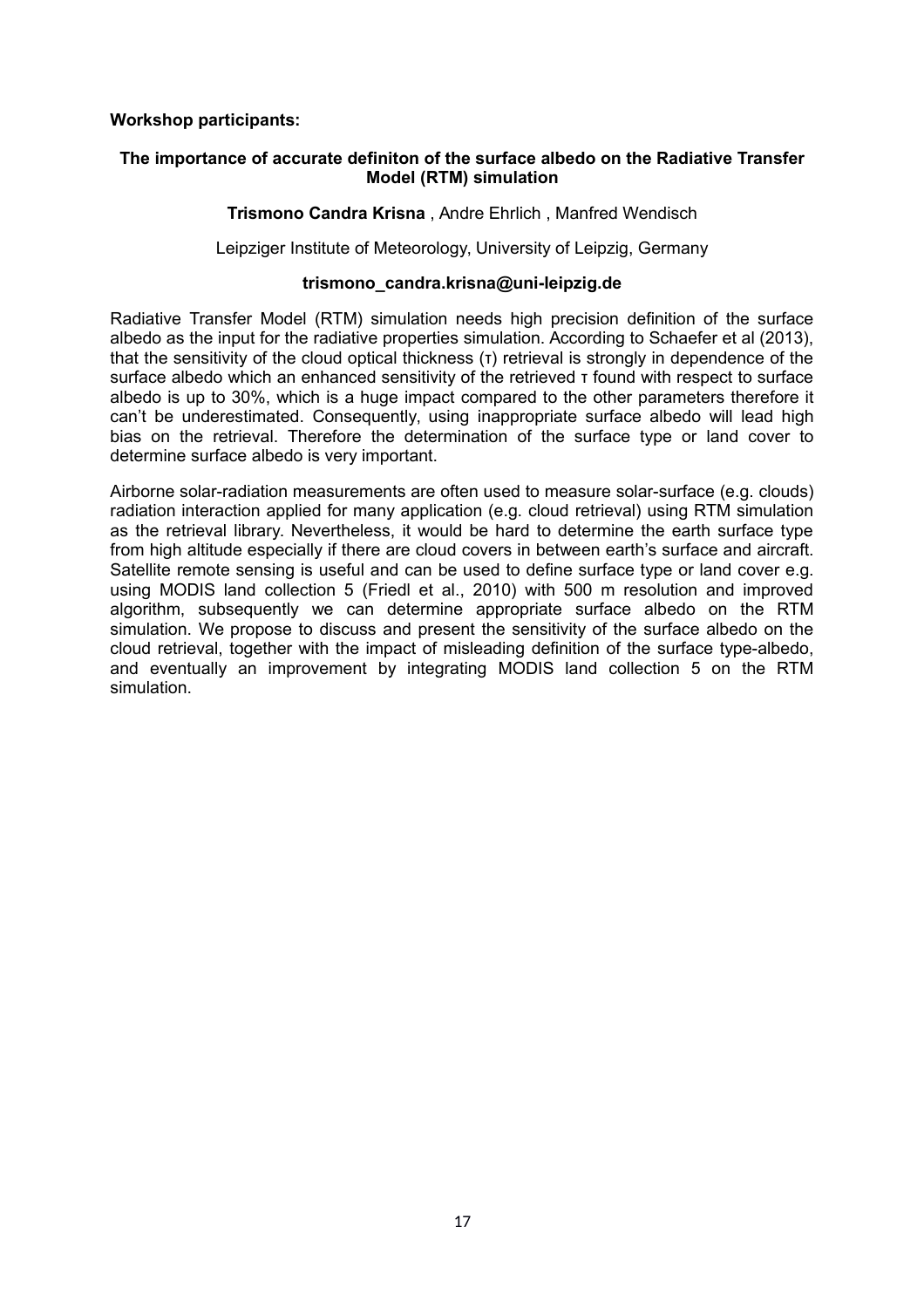#### **Pseudo Invariant Areas and their benefits for atmospheric corrections**

**Joan-Cristian Padró Garcia** Grumets Research Group Departament de Geografia Universitat Autònoma de Barcelona Edifici B Office B9/1092 08193 Bellaterra, Catalonia, Spain Joancristian.padro@uab.cat

Grumets uses an automatic radiometric (topographic + atmospheric) correction model for sensors in the solar spectrum, as ETM+, OLI and MSI imagery. The terrain effects are corrected taking into account the solar incidence angle, cast-shadows, etc. modeled on the basis of DSM of higher resolution than the imagery. Atmospheric effects are corrected using pseudoinvariant areas (PIA), automatically detected from the 12 year time-series Terra-MODIS MOD09 GA product, Sun-Earth distance, etc. A geostatistical criteria assures radiometric stability of these areas through all bands of the involved sensor (OLI, ETM+...) during all the time-series, while the use of these PIA on a concrete image is submitted to statistical tests verifying a minimal variation between the PIA values and those pixels expected to be close to the reference reflectance (to prevent artifacts as cloud-shadows or abrupt/unexpected changes over the cover). This approach allows comparison of images from different dates as the radiometric reference is the same and quite robust; we consider this approach is especially useful when there is no available field data to model the atmospheric profile, for example when using imagery in the past. Details on this methodology can be found in:

Pons X. Pesquer L, Cristóbal J, González-Guerrero O (2014). Automatic and improved radiometric correction of Landsat imagery using reference values from MODIS surface reflectance images. International Journal of Applied Earth Observation and Geoinformation 33: 243-254- DOI: 10.1016/j.jag.2014.06.002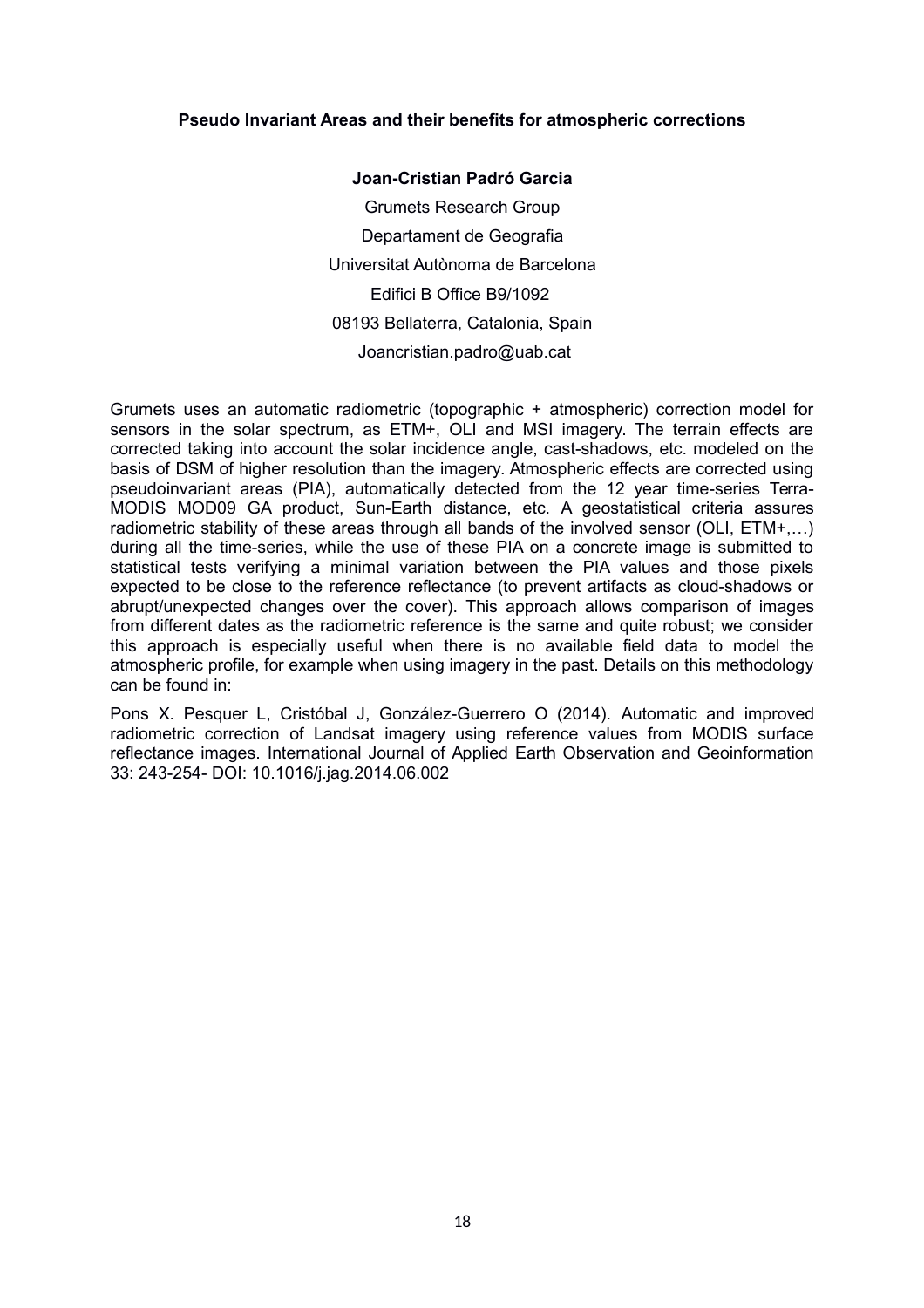#### **HT-FRTC: A New, Fast Radiative Transfer Code For Atmospheric Correction.**

#### **Jean-Claude Thelen and Stephan Havemann**

UK MetOffice

#### jean-claude.thelen@metoffice.gov.uk

The Havemann-Taylor Fast Radiative Transfer Code (HT-FRTC) is a principal component based fast radiative transfer code that can be used across the whole electromagnetic spectrum to calculate transmittance, radiance and flux spectra. The principal components cover the spectrum at a very high spectral resolution, which allows very fast line-by-line, hyperspectral and broadband simulations for satellite-based, airborne and ground-based sensors. The principal components are derived during a code training phase from line-by-line simulations for a diverse set of atmosphere and surface conditions. The derived principal components are sensor independent, i.e. no extra training is required to include additional sensors. During the training phase we also derive the predictors which are required by the fast radiative transfer code to determine the principal component scores from the monochromatic radiances (or fluxes, transmittances). These predictors are calculated for each training profile at a small number of frequencies, which are selected by a k-means cluster algorithm during the training phase. The predictors are calculated using a kernel regression algorithm, which is more accurate than a linear regression algorithm.

The HT-FRTC was trained with a large variety of gases and surface properties. Rayleigh scattering, scattering by clouds, hydrometeors and aerosols have been included. The scattering phase function is fully accounted for by an integrated line-by-line version of the Edwards-Slingo spherical harmonics radiation code or approximated by a modification to the extinction (Chou scaling). Typically the simulation of a whole clear-sky radiance spectrum (3600000 monochromatic frequencies) takes less than one millisecond.

It will be demonstrated that the kernel regression increases the accuracy of the fast code when compared to a linear regression without a significant loss of speed. Moreover, we will present results from some of the applications of the HT-FRTC code.

In particular, we included the HT-FRTC code into an optimal estimation algorithm for the simultaneous retrieval of the atmospheric profiles (temperature, humidity, ozone and aerosol) and the surface reflectance from shortwave hyperspectral radiance measurements obtained from air/space-borne, hyperspectral imagers such as the 'Airborne Visible/Infrared Imager (AVIRIS) or Hyperion on board of the Earth Observatory 1, as well as IR measurements obtained from the Infrared Atmospheric Sounding Interferometer (IASI) and the Airborne Research Interferometer Evaluation System (ARIES).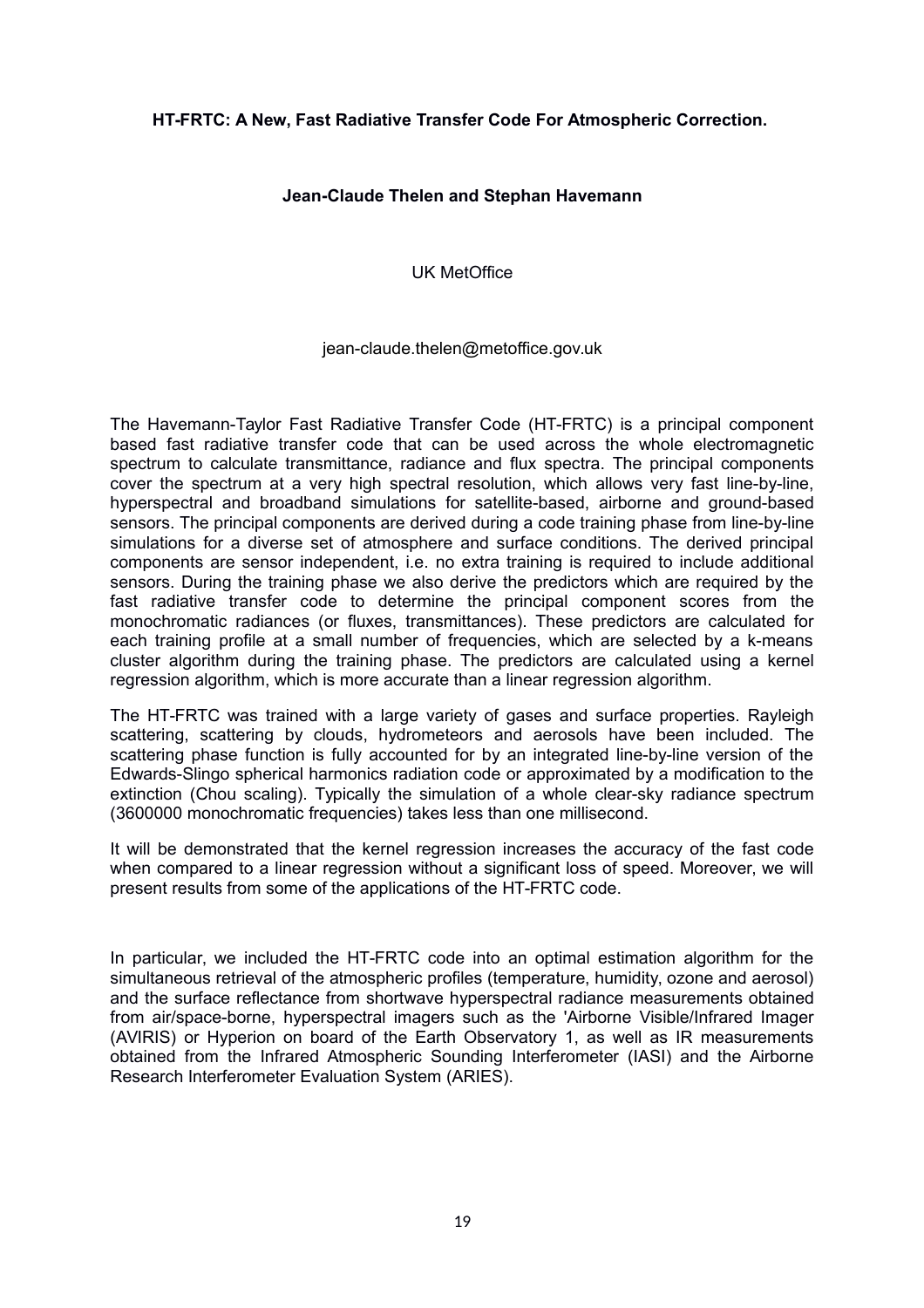## **Consistent Multi-Sensor Atmospheric Correction for Big Data Processing Methods**

#### **Andre Hollstein**

Helmholtz Centre Potsdam–GFZ German Research Centre for Geosciences,

Section 1.4 Remote Sensing

14473 Potsdam, Germany;

Analysis of multi-sensor time series data is a powerful tool for many applications in optical remote sensing. Freely available data from the Sentinel-2 constellation and the Landsat series of imagers are widely used in many research oriented applications as well as operational services. A consistent processing of at-sensor radiances or reflectances to surface reflectance simplifies the analysis of dense time series. Such an approach is included in the GeoMultiSens () project and is presented in detail. The atmospheric correction is based on shared tables derived from radiative transfer simulations, and consistent sets of auxiliary data are used throughout all processing steps. If possible, similar strategies for the retrieval of water vapor and aerosol optical thickness are employed. In case that the retrieval of ozone, water vapor or aerosol optical thickness is not possible, reanalysis or forecasts products from ECMWF are used as a general fallback. Uncertainties of the obtained surface reflectance products are derived using a general method which takes the sensor uncertainty and the uncertainty of the derived parameters into account. Spatial shifts between different products are corrected using a highly accurate algorithm based on the Fourier Shift Theorem, which can detect and correct spatial shifts in the order of sup-pixels.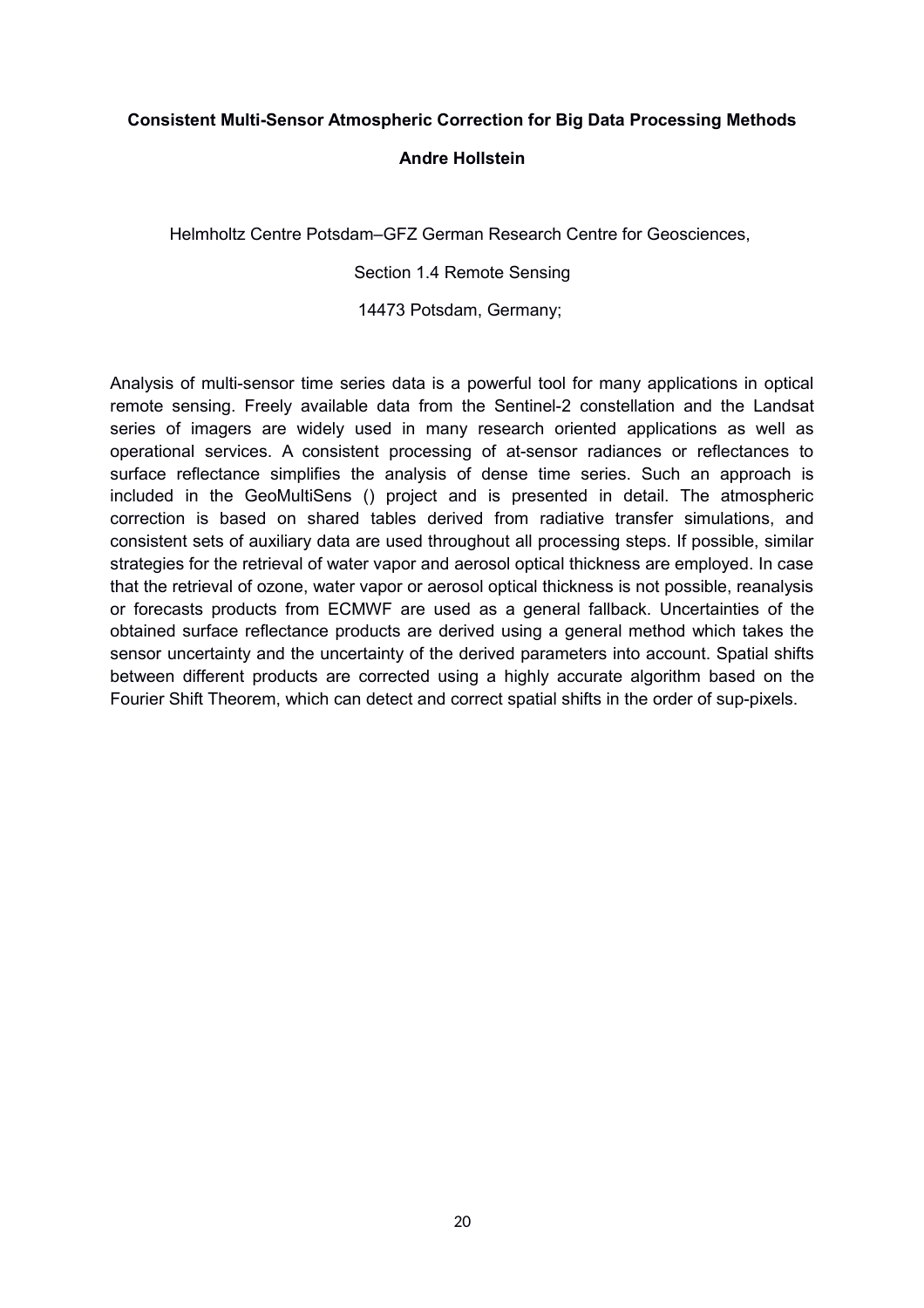#### **Atmospheric correction performance of hyperspectral airborne imagery over Loch Leven, UK, under changing cloud cover**

#### **Lauri Markelin**

Plymouth Marine Laboratory (PML), Prospect Place, The Hoe, Plymouth, PL1 3DH, UK; lma@pml.ac.uk (until 28.9.2016).

Finnish Geospatial Research Institute (FGI), Geodeetinrinne 2,

FI-02430, Masala, Finland

#### **lauri.markelin@nls.fi**

Water bodies have weak reflectance compared to land thus setting high radiometric requirements for passive optical sensors and for the accuracy of atmospheric correction. Even though some applications can work directly with the at-sensor radiance data recorded by the airborne sensor, producing water leaving reflectance spectra through accurate atmospheric correction is a crucial step for most of the water quality applications over optically complex case-2 waters, because in visible domain only about 5 % of the total radiance received by sensor comes from the water target. Moreover, translating airborne remote sensing techniques to satellite sensors will add to the requirement for accurate atmospheric correction. This remains as one of the biggest challenge for remote sensing, particularly over coastal and inland waters.

Several atmospheric correction models have been developed for satellite observations over coastal and inland waters. There currently exists no preferred approach to atmospherically correct airborne data collected over water. The general atmospheric correction methods do not embrace any assumptions on water spectra and can be either simple empirical/semiempirical methods or more advanced physics based radiative transfer methods such as ATCOR4. The challenge with radiative transfer based methods is that they assume prior knowledge of key atmospheric parameters (aerosol type, horizontal visibility or aerosol optical thickness, water vapour) during the campaign. When the hyperspectral sensor has a sufficiently wide spectral range (VIS-NIR-SWIR), it can be possible to derive these parameters from the image data directly.

I will present atmospheric correction results of airborne hyperspectral imagery collected over Loch Leven, Scotland, UK, with AisaFENIX sensor. The campaign was performed under changing cloud cover, presenting challenging but common conditions for atmospheric correction. The atmospheric correction was performed with ATCOR4 software using fully image-driven atmospheric parameters, and the results were validated against boat based in situ hyperspectral measurements of water leaving reflectance collected with a set of TriOS RAMSES spectrometers. The campaign was carried out to collect in situ reference data for water quality algorithm development. The validation was based on both qualitative and quantitative comparisons using root-mean-square difference, spectral angle and chi-square metrics. Sensor signal-to-noise ratio (SNR) is evaluated using empirical image-based method.

ATCOR4 using image-derived atmospheric parameters produced a reflectance accuracy of ±0.002, i.e. lower than 15% difference to in situ reference. Amplitude and shape of the remotely sensed reflectance were in general accordance with the in situ reference. The spectral angle was better than 4.1° for the best cases and 10° or better for the most challenging cases in the spectral range of 450-750 nm. To conclude, the AisaFENIX sensor in combination with ATCOR4, which is not specifically designed for atmospheric correction over water, can be successfully used for inland water quality observations, and atmospheric correction can be performed in a fully image-driven way even under challenging atmospheric conditions.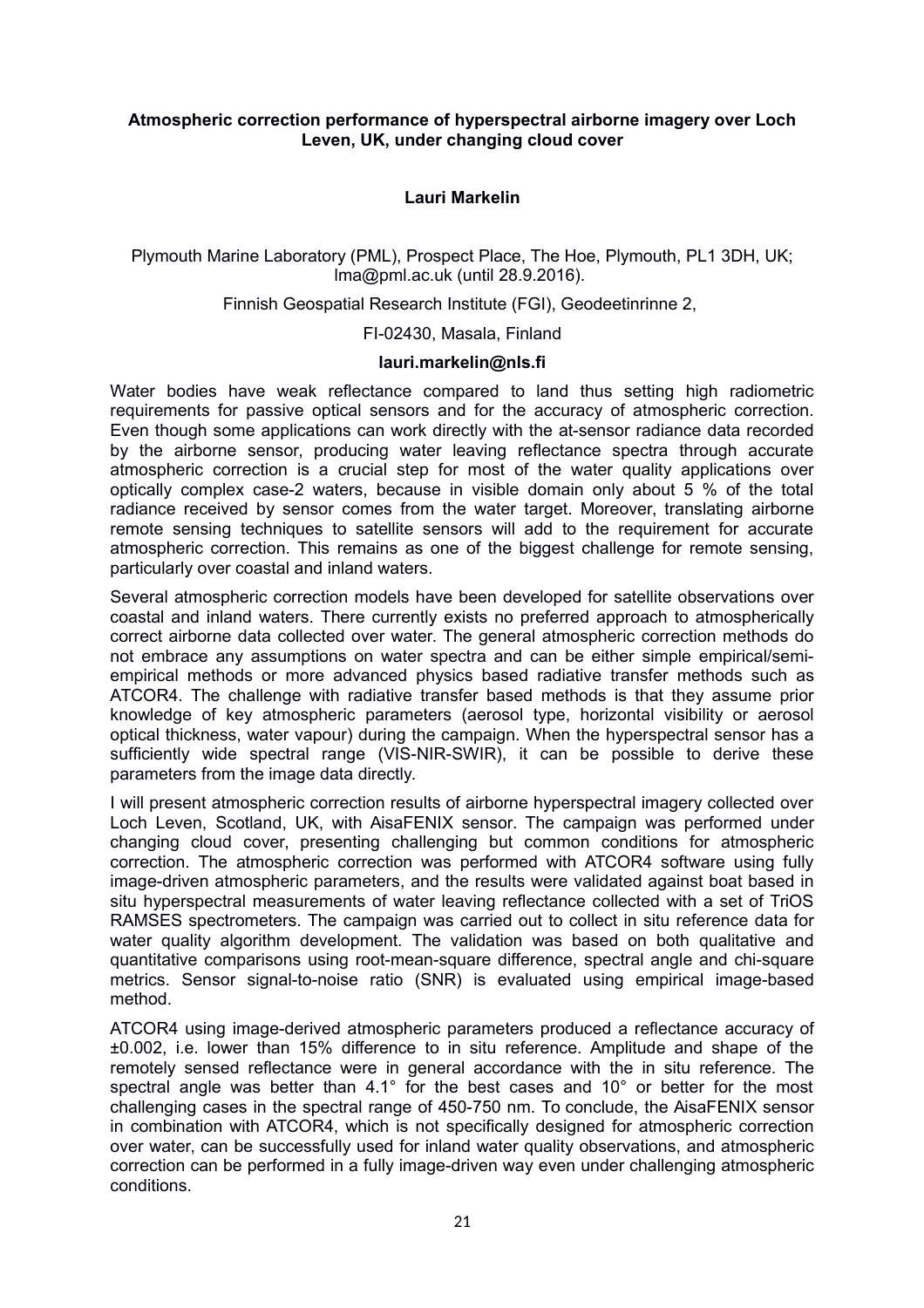#### **Fusion of imaging hyperspectral and Lidar sensors: Towards a synergistic improvement of atmospheric correction**

*Maximilian Brell<sup>a</sup> , Karl Segl<sup>a</sup> , Luis Guanter<sup>a</sup> , Bodo Bookhagen<sup>b</sup>*

<sup>a</sup>Helmholtz Centre Potsdam–GFZ German Research Centre for Geosciences, Section 1.4 Remote Sensing, Telegrafenberg, 14473 Potsdam, Germany;

<sup>b</sup>University of Potsdam, Institute of Earth and Environmental Science, Karl-Liebknecht-Str. 24-25, 14476 Potsdam-Golm, Germany

The fusion of topographic and hyperspectral information is usually realized by using the distance measuring capabilities of ALS and the reflectance measuring capabilities of the HSI. Both data entities are generated in separated workflows, which results in discretization and substantial information loss. However, the main linkage between both sensors is the intensity information in the overlapping wavelength ranges. The passive/active dualism and their individual radiative transfer paths are inherent in their respective sensor responses. The synergistic combination of the intensity information can be used to investigate illumination and atmospheric effects. Cloud shadows, atmospheric transmissions and in general illumination effects can be compensated. In respect of multi spectral ALS, both contrasting sensor information should be used more intense to improve atmospheric correction of HSI data.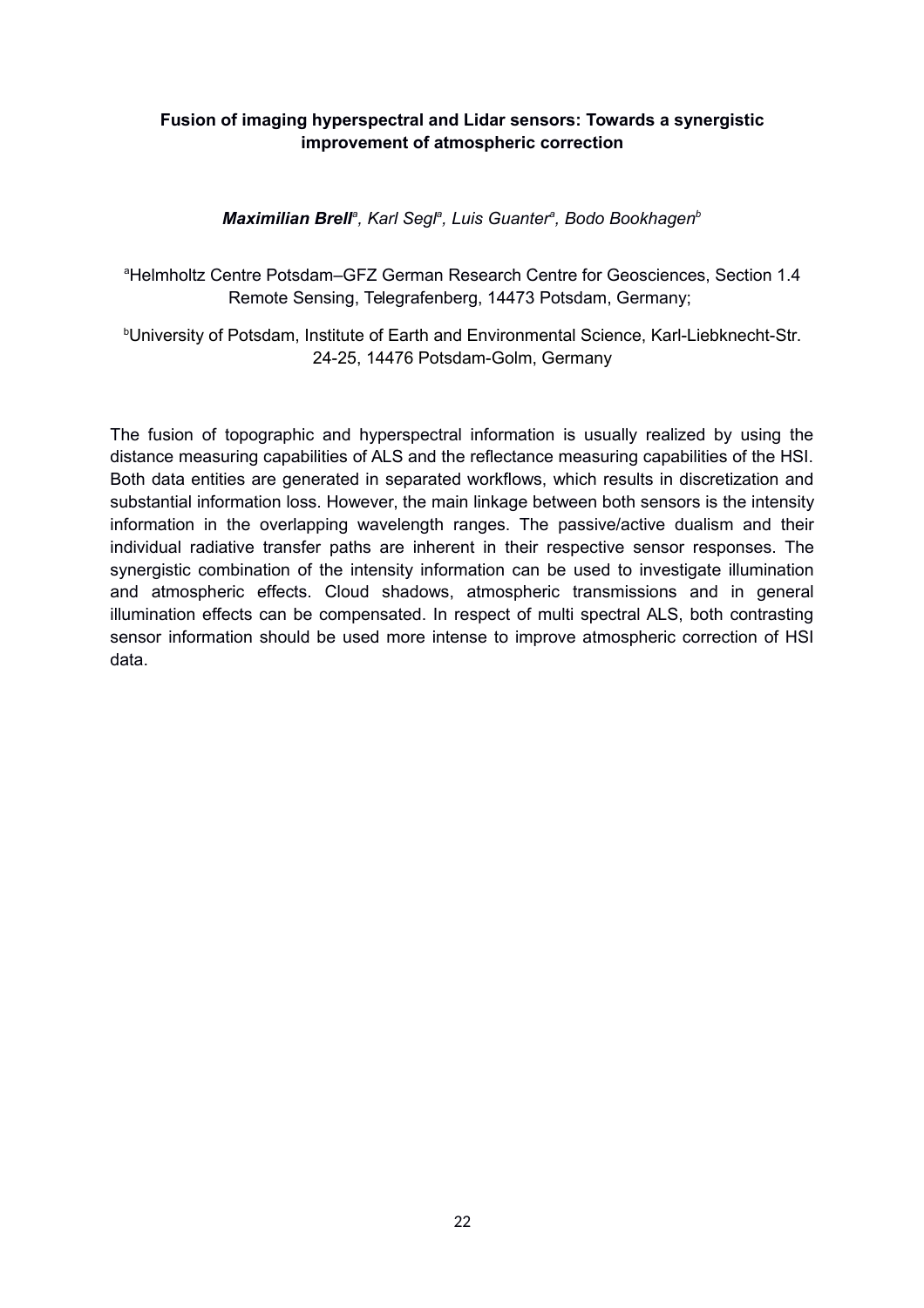#### **Hyperspectral data preprocessing for atmospheric correction**

Saumitra Mukherjee

Saumitra Mukherjee School of Environmental Sciences Jawaharlal Nehru University New Delhi-110067

Use of Hyperspectral data for resource evaluation requires preprocessing and atmospheric correction to infer the absolute information content. It is planned to use the Hyperspectral sensor data of Basaltic terrain of any parts of the world and correlate with the Lunar and Martian Hyperspectral data. Moon and Mars do not have similar atmospheric layers like the Earth it will be nice to have the relative evaluation of Hyperspectral sensor.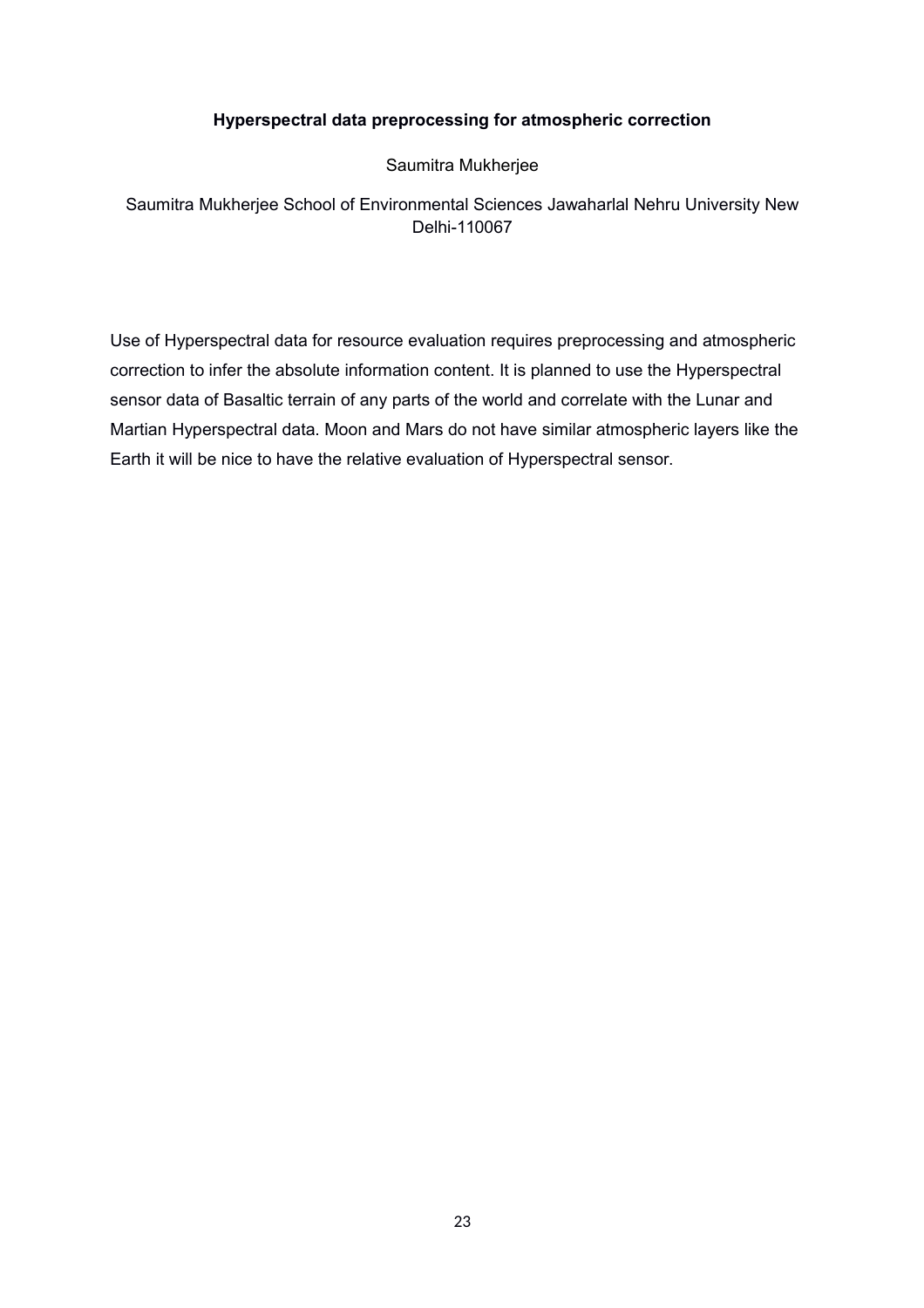#### **Pre-processing chain for hyperspectral data established at CzechGlobe**

#### **J. Hanuš**, M. Pivovarnik

CzechGlobe – Global Change Research Institute CAS

603 00, Bělidla 986

**Brno** 

Czech Republic

CzechGlobe has been significantly extending its research infrastructure in the last years, which allows advanced monitoring of ecosystem changes at hierarchical levels spanning from molecules to entire ecosystems. One of the CzechGlobe components is a laboratory of imaging spectroscopy. The laboratory is now operating a new platform for advanced remote sensing observations called FLIS (Flying Laboratory of Imaging Systems). FLIS consists of an airborne carrier equipped with passive RS systems. The core instrument of FLIS is a hyperspectral imaging system provided by Itres Ltd. The hyperspectral system consists of three spectroradiometers (CASI 1500, SASI 600 and TASI 600) that cover the reflective spectral range from 380 to 2450 nm, as well as the thermal range from 8 to 11.5 μm. The airborne platform is prepared for mounting of full-waveform laser scanner as well, however laser scanner is not a permanent part of FLIS. In 2014 the installation of the hyperspectral scanners was completed and the first flights were carried out with all sensors.

The new hyperspectral imaging system required adaptations in the data pre-processing chain. The established pre-processing chain (radiometric, atmospheric and geometric corrections), which was tailored mainly to the AISA Eagle instrument operated at CzechGlobe since 2004, has been now modified to fit the new system and users' needs. The main effort was focused on development of the pre-processing of thermal data including emissivity estimation.

In this contribution, we will introduce data pre-processing chain in detail and show its outputs of multi-sensor hyperspectral images.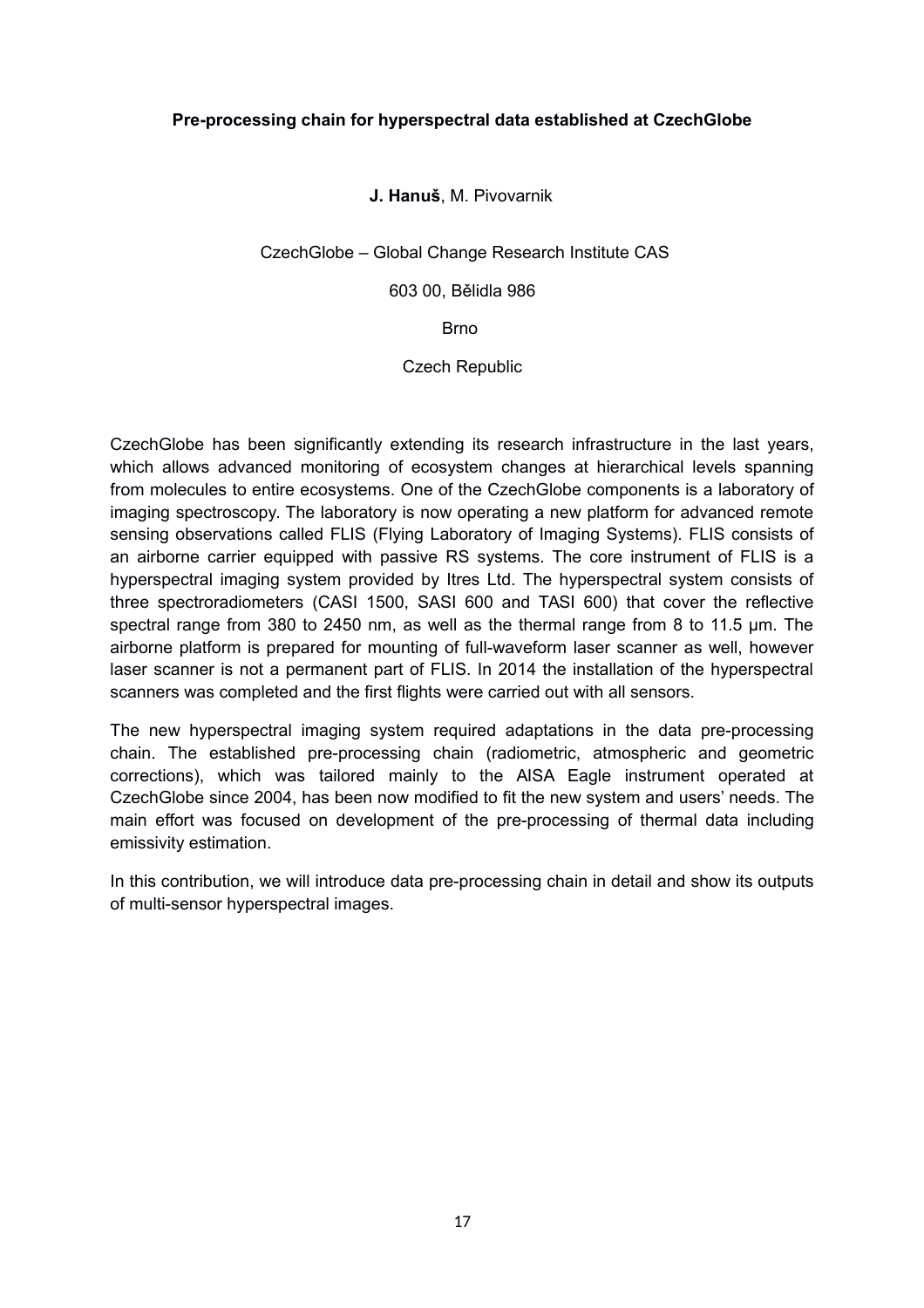#### **Sentinel-2 L2A processor Sen2Cor**

#### **Bringfried Pflug**, Co-authors

DLR - German Aerospace Center - Remote Sensing Technology Institute

Sentinel-2 is a constellation of two polar orbiting satellite units each one equipped with an optical imaging sensor MSI (Multi-Spectral Instrument). Sentinel-2A was launched on June 23, 2015 and Sentinel-2B will follow in 2017.

The L2A processor Sen2Cor implemented for Sentinel-2 data provides a scene classification image, aerosol optical thickness (AOT) and water vapour (WV) maps and the Bottom-Of-Atmosphere (BOA) corrected reflectance product. The presentation gives an overview over the actual implementation of Sen2Cor and provides recent validation results.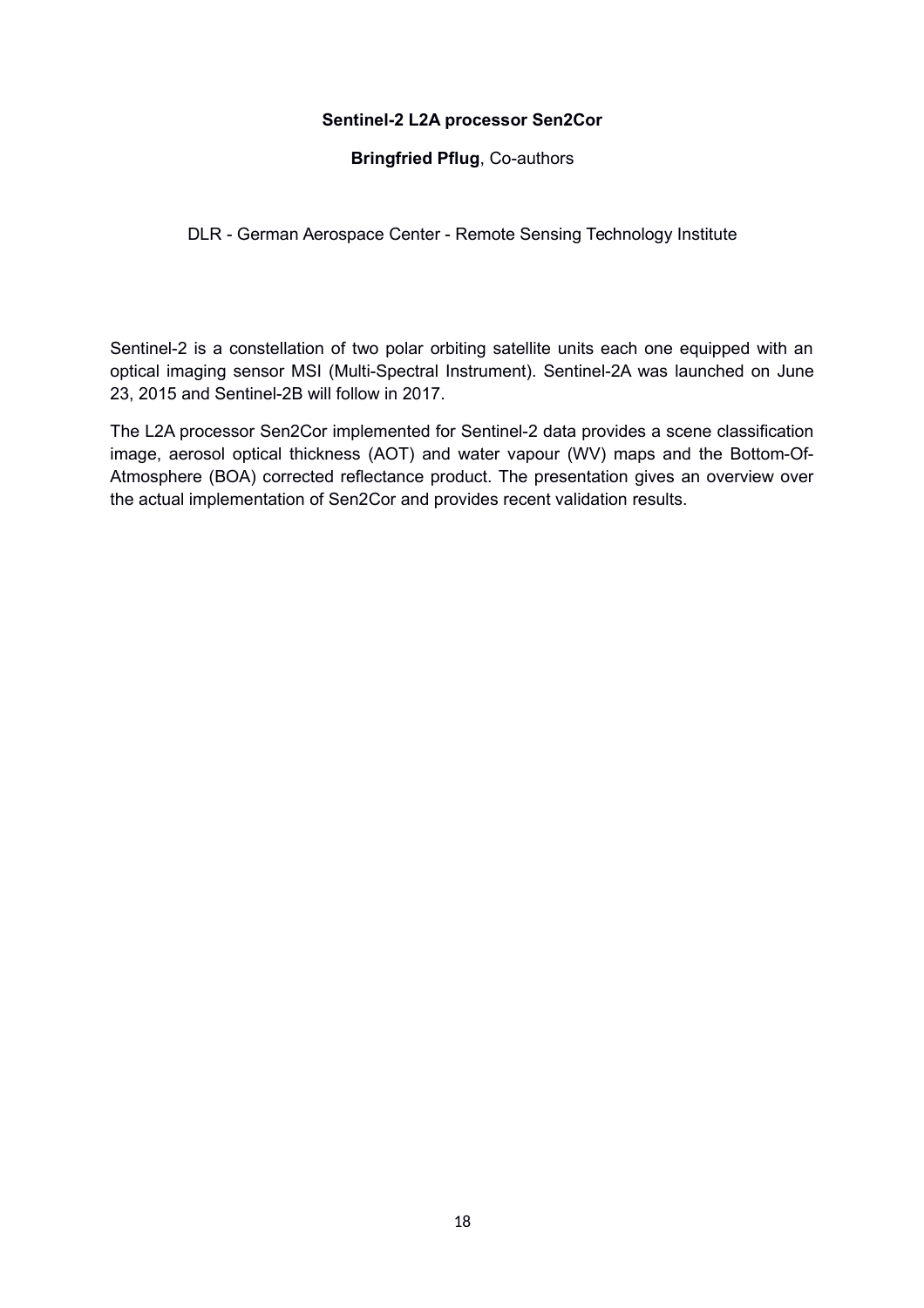#### **Initial assessment of atmospheric correction for Sentinel-2 data in coastal waters**

#### **Mark Warren**

Plymouth Marine Laboratory (PML)

Prospect Place, The Hoe,

Plymouth

PL1 3DH, UK

#### **mark1@pml.ac.uk**

Atmospheric correction is vital to retrieve information on water quality from water-leaving radiance acquired by ocean colour satellites. The percentage of the at-sensor radiance that is due to the water leaving signal is of the order of a few percent, meaning that there is a large unwanted atmospheric scattering signal (> 90 % of the signal).

Sentinel-2A is an ESA satellite in the land monitoring constellation that provides high resolution optical imagery through its multispectral imaging instrument. This high resolution also makes it ideal for monitoring coastal environments where the water optical properties change over very short scales. Radiometric sensitivity of the sensor is however a challenging issue.

In this study we analyse results from available atmospheric correction routines in coastal regions, including the Baltic Sea, comparing to in situ data acquired from research vessels and ships-of-opportunity operating in the region.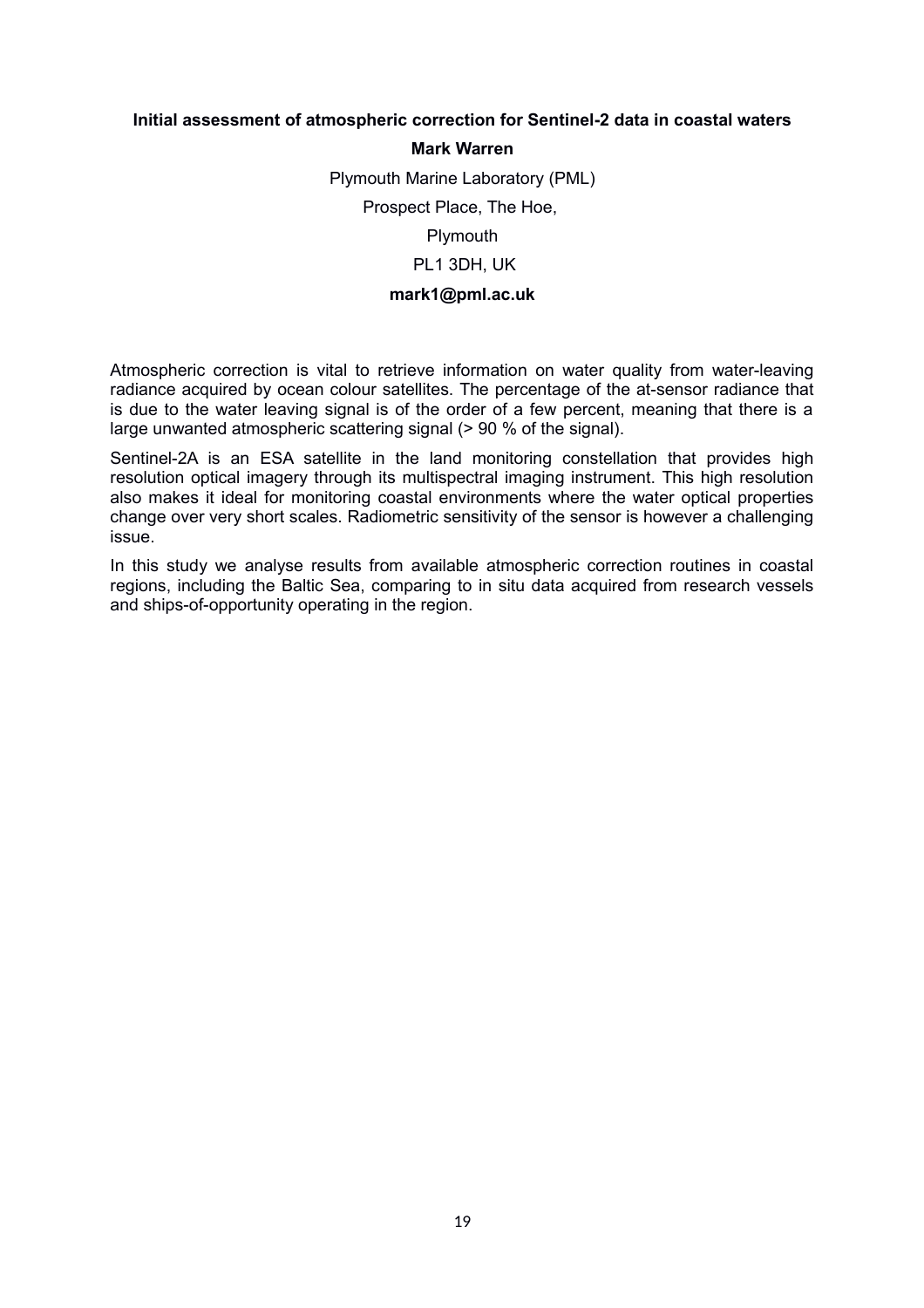#### **Retrieval of Level-2 Water Data Products for the Gulf of Riga from Hyperspectral Airborne and Simulated Sentinel-3 OLCI Satellite Data**

**Dainis Jakovels**, Agris Brauns, Jevgenijs Filipovs, Juris Taskovs

Institute for Environmental Solutions, "Lidlauks",

Priekuli Parish/County,

LV-4101, Latvia

#### **dainis.jakovels@videsinstituts.lv**

The Baltic Sea is one of the world's most threatened marine environments. Alarming rates of eutrophication caused by excessive input of nutrients such as nitrogen and phosphorus stimulates the growth of planktonic algae leading to imbalance in the marine ecosystem. Intense algal blooms and production of excess organic matter result in decreased water transparency as well as oxygen depletion which leads to the formation of dead zones at the sea bottom, as well as additional stress on biodiversity.

The Gulf of Riga accumulates a large amount of anthropogenic and natural cause's derived terrestrial nutrient influx. The Daugava River along with numerous smaller rivers brings a vast amount of dissolved and suspended material from the drainage basin to the coastal waters. The material is then transported across the wider Baltic Sea by the means of currents and wind activity. Riga agglomeration, recreational activities on the coast, coastal ecosystem transformation, and busy sea transport create additional stress on the marine ecosystem. Therefore, the Gulf of Riga serves both as a good model study reference area and a target for better management.

Remote sensing has proved to be an accurate and reliable tool in clear water environments like oceans or the Mediterranean Sea. However, the current algorithms and methods usually fail on optically complex waters like coastal and inland waters. The whole Baltic Sea can be considered as optically complex coastal waters.

In this study, simultaneous airborne and in situ data acquisition campaigns during summer algal bloom were organized in order to test remote sensing algorithms for calculation of level-2 water data products (eg., surface reflectance, chlorophyll-a concentration). Testing MERIS processors with historical in situ data showed poor overall correlation between field measurements and satellite chlorophyll-a data products. Simultaneous data acquisition improved the result. ATCOR-4 and FLAASH tools were tested for atmospheric correction of spectral data. Both performed well in shallow water, but failed to correct atmospheric path component in deep water, therefore alternative approaches were used for retrieval of surface reflectance.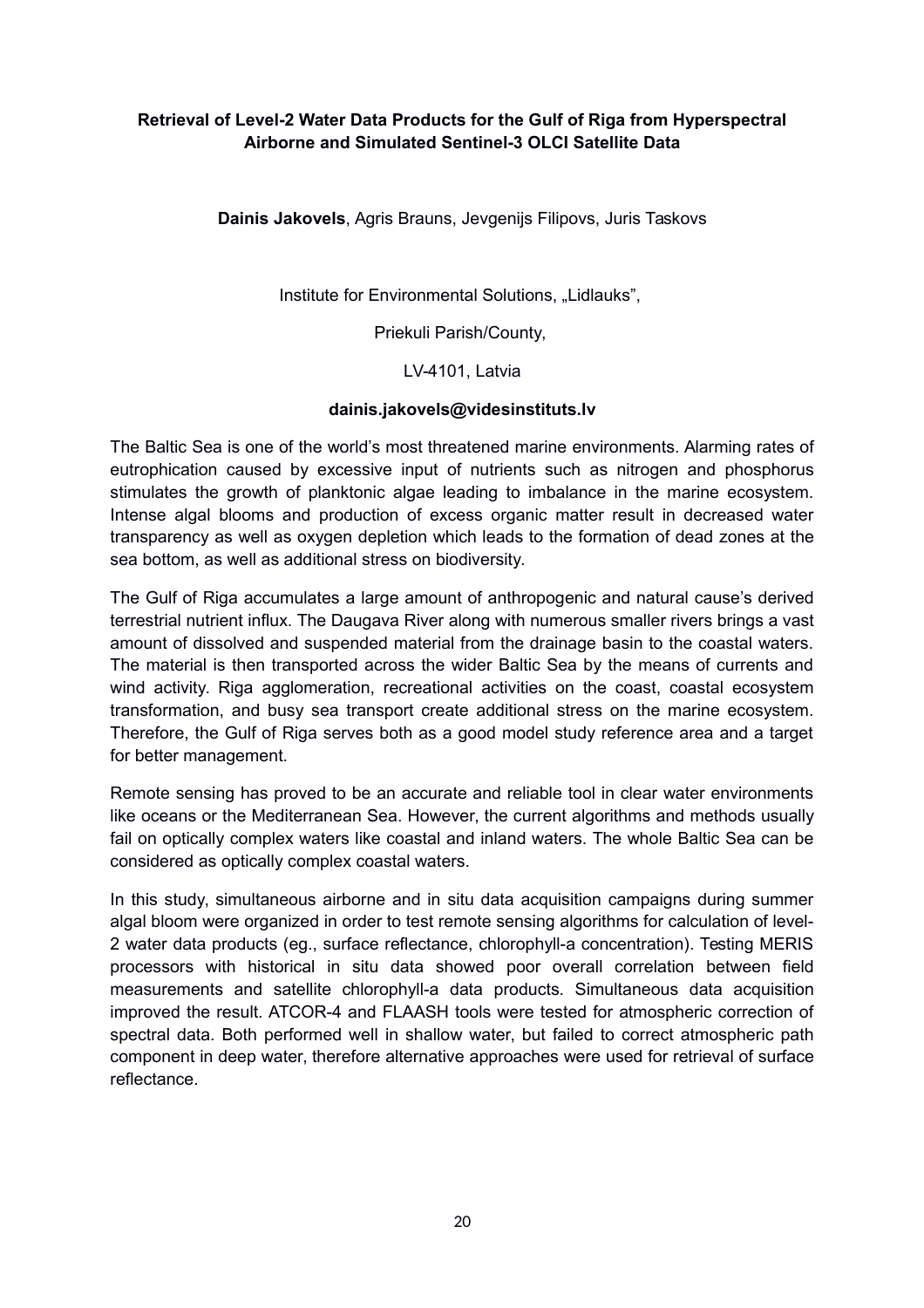#### **An improved atmospheric correction method for nearshore shallow water bathymetry**

#### <sup>1</sup> **Ilori Christopher** and <sup>2</sup> Knudby Anders

<sup>1</sup>Simon Fraser University, British Columbia, Canada <sup>2</sup>University of Ottawa, Ontario, Canada

Shallow water environments present unique challenges for navigation and security, provide exceptionally valuable ecosystem services, and are heavily impacted by a range of anthropogenic activities. However, despite their importance our understanding of these environments is limited. Remote sensing provides global and frequently updated data coverage that can yield up-to-date information on shallow waters, and the long data record allows retrospective studies that can improve our understanding of their long-term and largescale dynamics. Specifically, multispectral remote sensing has been established for many shallow water applications where information about water optical properties and bottom features are needed. With the advent of new sensors, applications that require bathymetry information can also now benefit from improved depth and accuracy made possible from the introduction of additional sensor bands. Despite this advantage, obtaining accurate information about water depths still relies heavily on a well proven atmospheric correction algorithm as water-leaving radiance is very difficult to determine accurately from the top of atmosphere signal. We use a radiative transfer based atmospheric correction procedure and apply it to a Landsat 8 image. We then use a radiative transfer model to obtain water depth and compare depth estimates with actual depth data from the field. Our result show that bathymetry estimates can be improved substantially with radiative transfer-based atmospheric correction methods.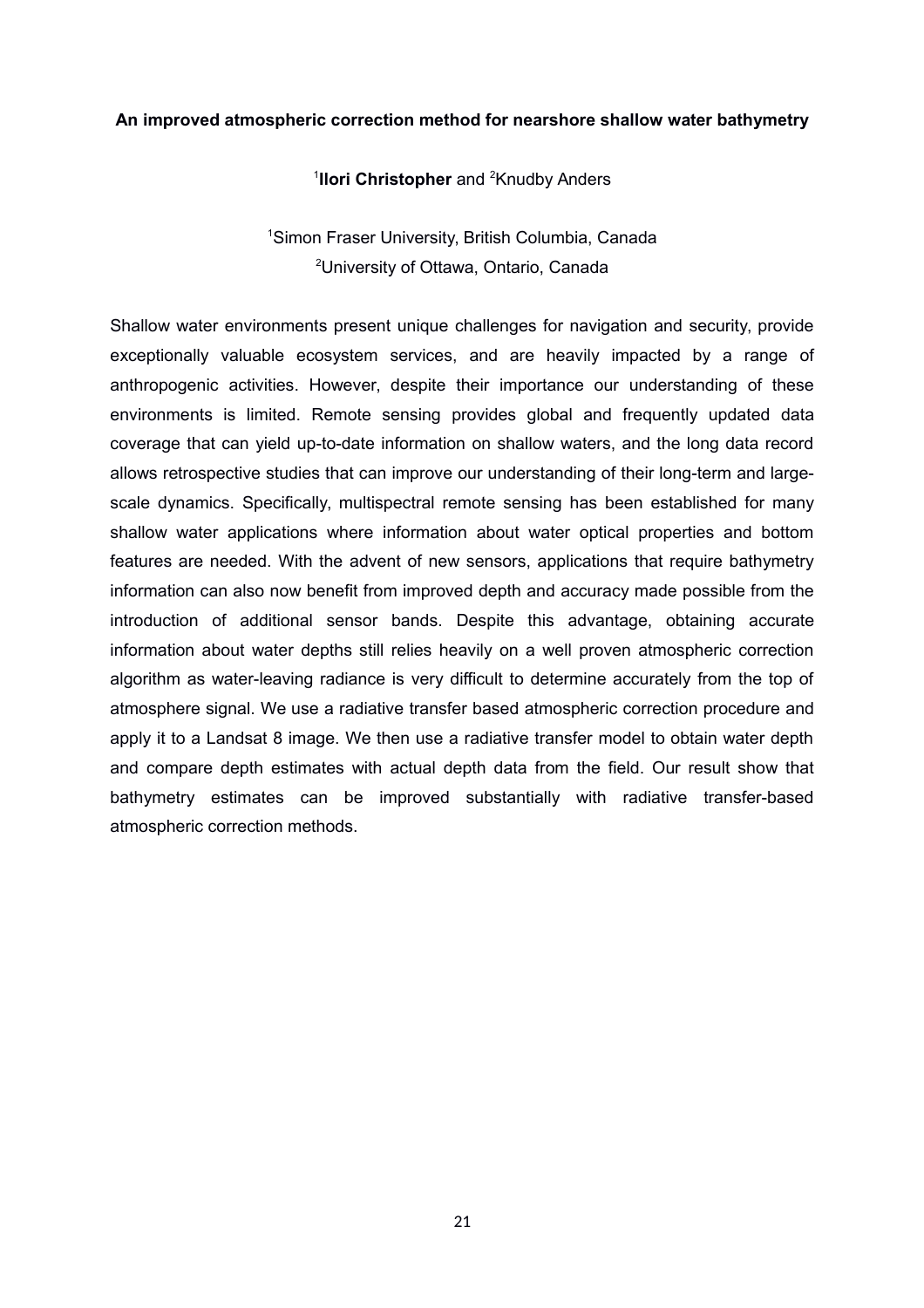#### **Comparison of EO1-Hyperion data and Landsat 8 OLI data atmospheric correction in order to obtain a good lithological mapping in centrals Jebilet, Morocco**

#### **Mohcine Chakouri**

Team of remote sensing and GIS applied to Geosciences and Environment

Faculty of Sciences and Techniques Beni Mellal

BP. 523 Beni Mellal

Morocco.

#### **chakouri.mohcine@gmail.com**

**Keywords:** Atmospheric correction, FAASH, DOS, Lithological units, Hyperion, OLI, SVM, Centrals Jebilet, Morocco.

This study was made in the centrals Jebilet inlier in Moroccan anti atlas. This site is characterized by its geological diversity, its mining potential and an arid climate. Remote sensing data is more and more used for the regional geological mapping. The purpose of this study is to see the atmospheric correction effect and to evaluate the potential of hyperspectral Hyperion sensor of EO-1 and multispectral data of Operational Land Imager sensor (OLI) of Landsat-8 to discriminate lithological units of the study area.

After atmospheric correction of Hyperion and OLI data, FLAASH and DOS respectively, we have developed an iron index that allowed the discrimination of high iron concentrations in the central Jebilet. In addition, the Support Vector Machine classification algorithm (SVM) allowed a good mapping of lithological units in the study area. All in all this study demonstrated the performance of the two atmospheric corrections and that, the accuracy of hyperspectral data SVM classification is superior than SVM multispectral data, which was demonstrated by the confusion matrix and the Kappa coefficient.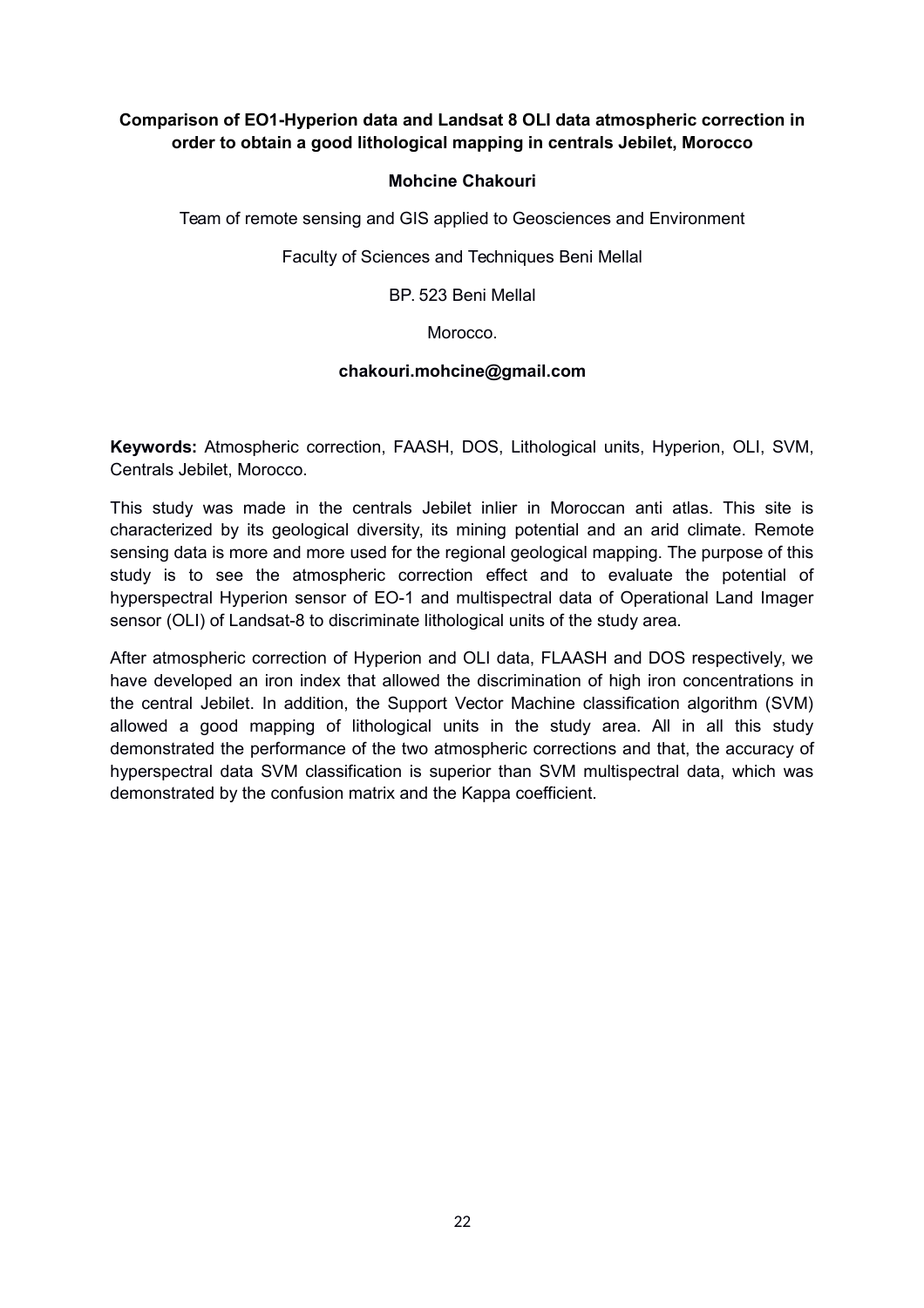#### **Retrieval of Aerosol Parameters from Spectrometer Measurements**

#### **Sebastian Riedel**

#### DLR-OP

#### **sebastian.riedel@dlr.de**

We are developing a simple method, which enables the retrieval of aerosol optical thickness and Angstrom exponent from measurements with any spectrometer with suitable spectral range and resolution. Aerosol parameters, which can be used for validation of atmospheric correction of satellite or airborne multi-/hyperspectral data, are usually measured with handheld sun photometers. Also Aeronet stations provide aerosol data, with the problem of a fixed location of the station and limited spatial coverage. Spectrometer measurements can be acquired fast and reliable during a wide range of weather conditions and at almost any desired location. Spectrometers are commonly used for reflectance measurements in the water community, hence they are a much more common measurement equipment than sun photometers. This increases the number of potential users and occasions, during which aerosol parameters can be retrieved.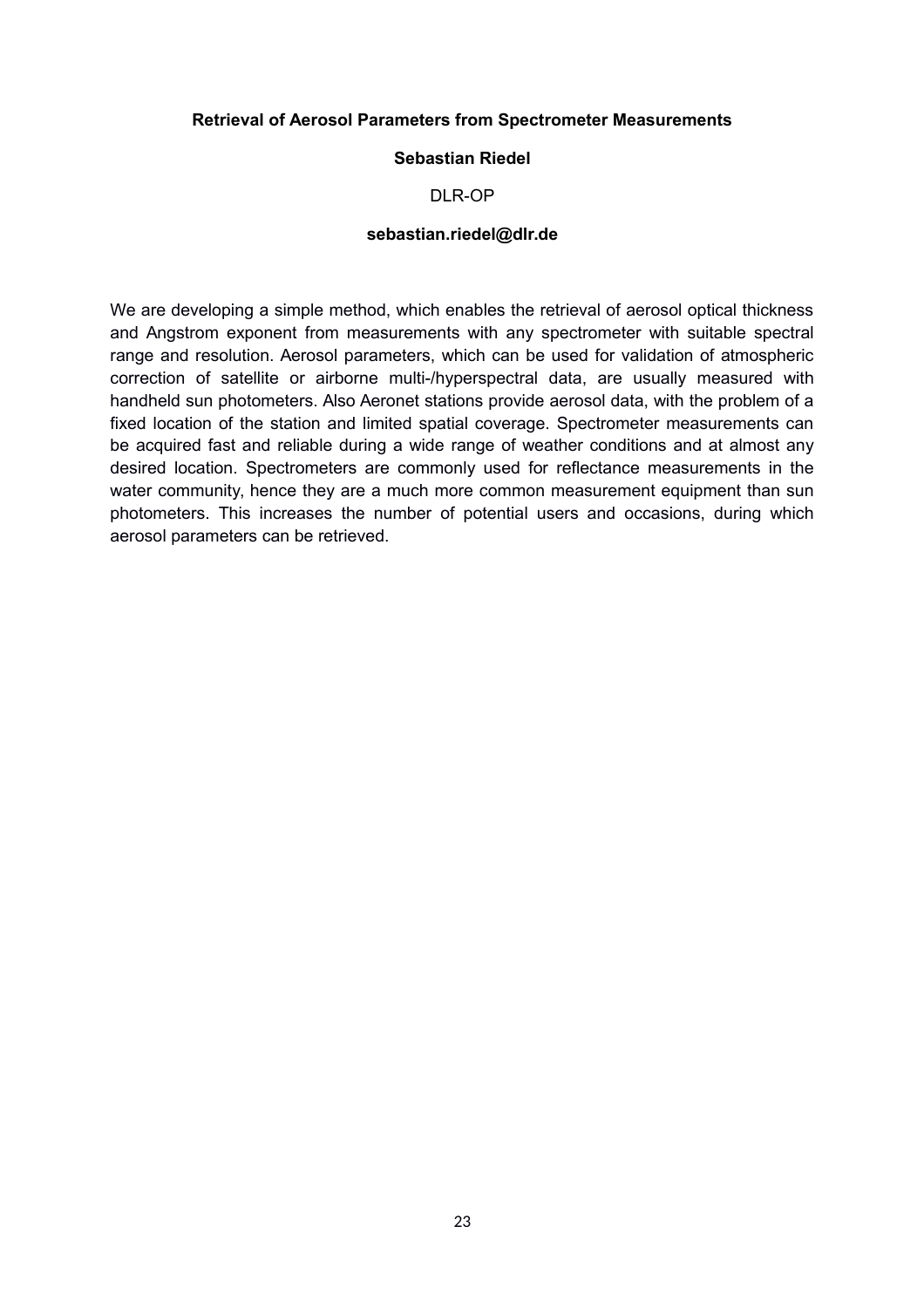#### **Aerosol modeling in the atmospheric correction of the remote sensing data. Selection effect of standard aerosol types and microphysical properties derived from AERONET on the surface reflectance**

#### **Cristiana Bassani**

Researcher at the National Research Council

Institute for Atmospheric Pollution

IIA Rome, Italy

#### **cristiana.bassani@iia.cnr.it**

The main research field was the radiative transfer in the atmosphere principally for the atmospheric correction of multi/hyperspectral airborne and satellite data in the visible and infrared spectral range. Currently, the research is focused on the development of algorithm for OLI (Landsat 8) and Sentinel 2 sensors. The developed and in going algorithms are based on the Second Simulation of a Satellite Signal in the Solar Spectrum (6S and 6SV) atmospheric radiative transfer model.

The last scientific and research activity is the analysis of the effects of the aerosol types (microphysical properties of the aerosol) on the surface reflectance obtained by the atmospheric correction. The last findings suggest that the aerosol type should be considered during the atmospheric correction processing to improve the accuracy of the retrieved surface reflectance and to study the energy exchange in the natural and anthropic ecosystems.

Recently, the research activity is also focused on the shortwave net radiation retrieval from these data. This key parameter for the energy exchange between the land and atmosphere is under investigation by exploiting the increased spatial resolution of the visible and nearinfrared OLI and Sentinel 2 and 3 data.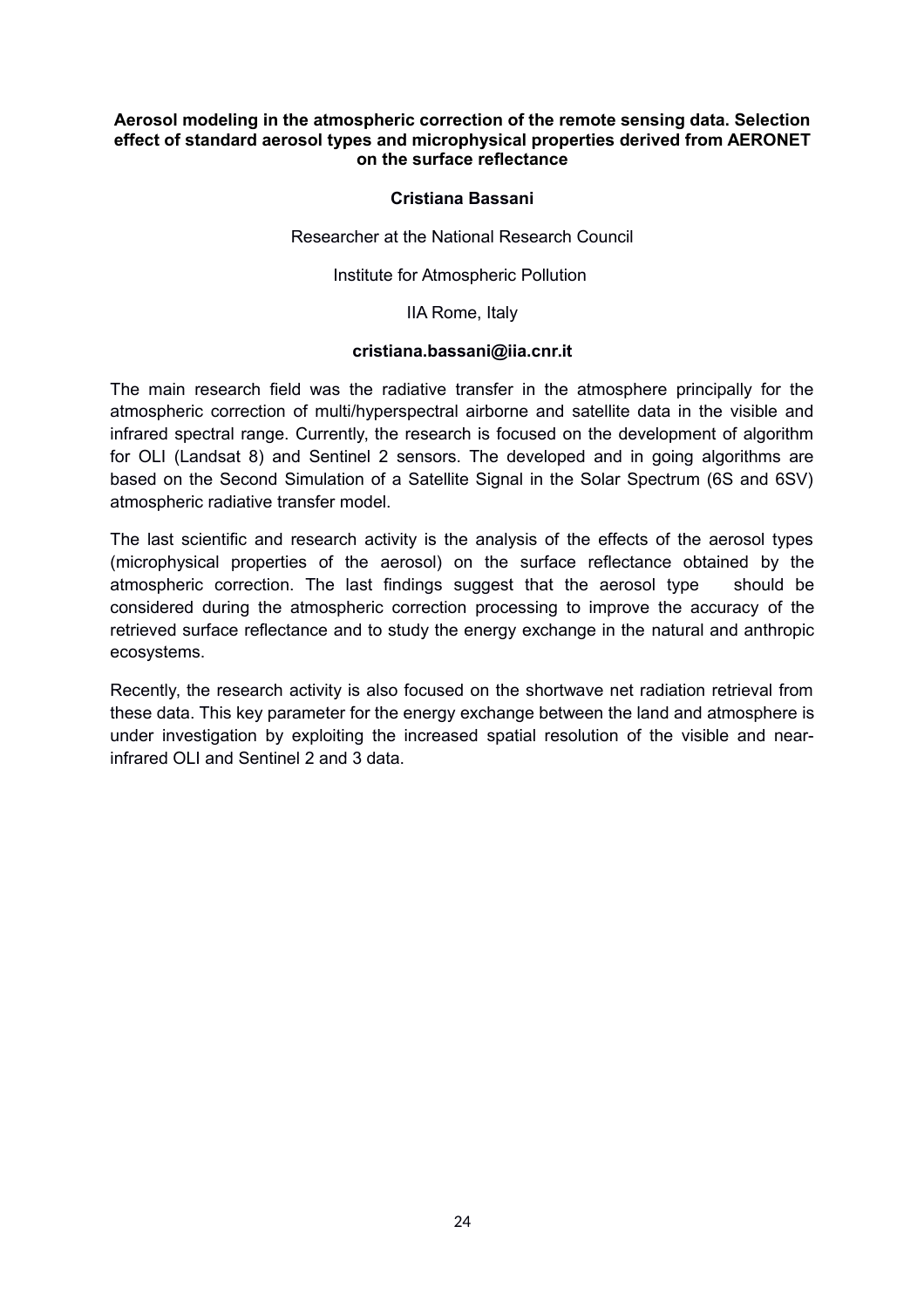#### **Comparing atmospherically corrected products from Sentinel-2, Landsat-8 and Modis**

#### **Christina Karakizi**

#### **NTUA**

With the availability of Sentinel-2 imaging datasets the development of temporarily dense reflectance surfaces at high spatial resolution (10m/20m) is feasible. Along with the high resolution (15m/30m) multispectral Landsat-8 datasets, 'virtual constellations' or spatiotemporal reflectance surfaces can be contracted forming consistent time series reflectance archives for numerous environmental and geospatial applications. However, in order to do so, the inter- calibration of the reflectance products from Sentinel-2 and Landsat-8 is required. To this end, in this study atmospherically corrected products from different approaches are quantitatively compared over image acquisitions from the same day and as cloud-free as possible. The comparison is performed between the surface reflectance products of Landsat-8 and Sentinel-2 as well as among Landsat-8, Sentinel-2 and Modis.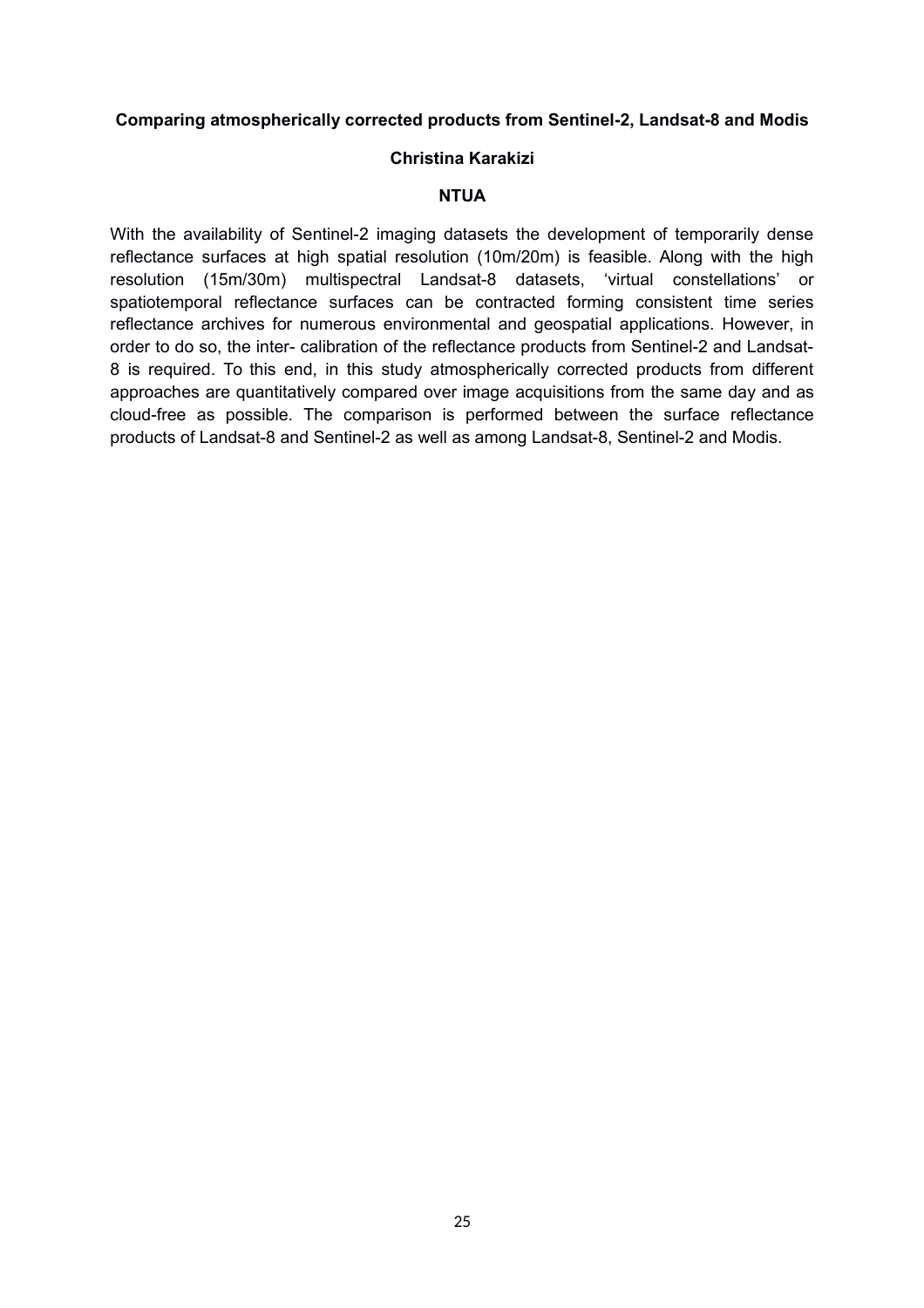#### **OPERA, an OPERational Atmospheric correction algorithm, for land and water scenes**

*Sterckx, S., De Keukelaere, L. Adriaensen, S., Knaeps, E.*

Flemish Institute of Technological Research,VITO, Boeretang 200, 2400 Mol, Belgium

The new generation of satellites (e.g. Landsat 8, Sentinel 2 and Sentinel 3 …) contain sensors that enable monitoring at increased spatial and/or spectral resolution. This opens a wide range of new opportunities, amongst others improved observation of coastal and inland waters. Algorithms for the pre-processing of these images and the derivation of Level 2 products need to take into account the specific nature of these environments, with adjacency effects of the nearby land and complex interactions of the optimally active substances with varying degrees of turbidity.

OPERA is an OPERational Atmospheric correction algorithm which is scene and sensor generic. OPERA can be used for water and land targets. Over water areas OPERA accounts for the contribution of adjacency effects through application of SIMEC (SIMilarity Environment Correction) (Sterckx et al., 2014).

 At the workshop OPERA results will be presented for a variety of Landsat-8 and Sentinel-2 scenes.